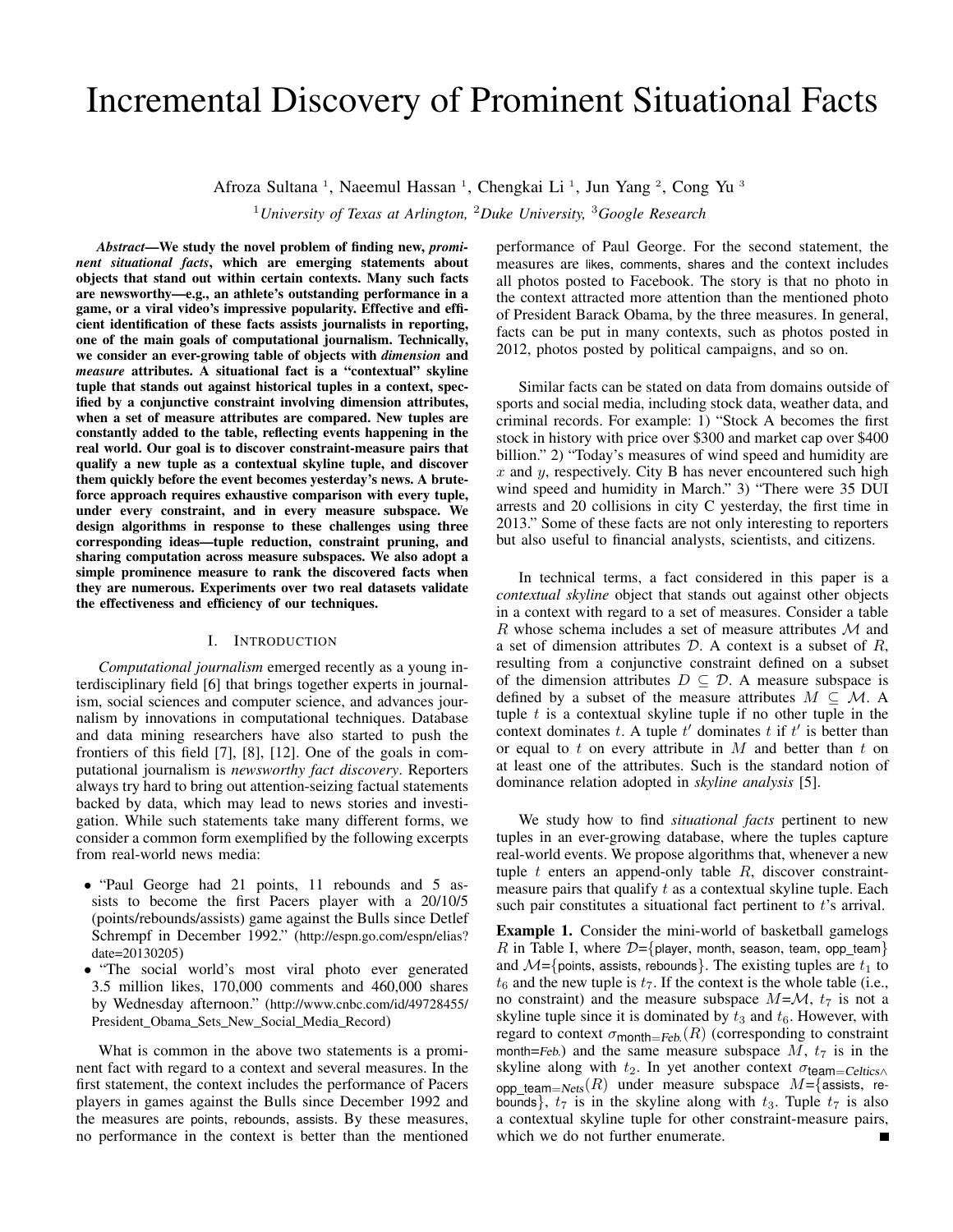| tuple id | player        | dav | month | season  | team           | opp_team     | points | assists | rebounds |
|----------|---------------|-----|-------|---------|----------------|--------------|--------|---------|----------|
| $t_1$    | <b>Bogues</b> | 11  | Feb.  | 1991-92 | Hornets        | Hawks        |        | 12      |          |
| $t_2$    | Seikalv       | 13  | Feb.  | 1991-92 | Heat           | Hawks        | 24     |         | 15       |
| $t_3$    | Sherman       |     | Dec.  | 1993-94 | Celtics        | <b>Nets</b>  |        | 13      |          |
| $t_4$    | Wesley        | 4   | Feb.  | 1994-95 | Celtics        | <b>Nets</b>  |        |         | ◠        |
| $t_{5}$  | Wesley        |     | Feb.  | 1994-95 | Celtics        | Timberwolves |        |         |          |
| $t_6$    | Strickland    | 3   | Jan.  | 1995-96 | <b>Blazers</b> | Celtics      | 27     | 18      |          |
| $t_7$    | Wesley        | 25  | Feb.  | 1995-96 | Celtics        | <b>Nets</b>  | 12     | 13      |          |

\* Attribute opp\_team is the short form of opposition team.

TABLE I: A Mini-world of Basketball Gamelogs

Discovering situational facts is challenging as timely discovery of such facts is expected. In finding news leads centered around situational facts, the value of a news piece diminishes rapidly after the event takes place. Consider NBA games again. Sports media need to identify and discuss sensational records quickly as they emerge; any delay makes fans less interested in the records and risks losing them to rival media. Timely identification of situational facts is also critical in areas beyond journalism. To make informed investment decisions, investors want to know facts related to stock trading as soon as possible. Facts discovered from weather data can assist scientists in identifying extreme weather conditions and help government and the public in coping with the weather.

Simple situational facts on a single measure and a complete table, e.g., the all-time NBA scoring record, can be conveniently detected by database triggers. However, general and complex facts involving multiple dimension and measure attributes are much harder to discover. Exhaustively using triggers leads to an exponential explosion of constraint-measure pairs to check for each new tuple. In reality, news media relies on instincts and experiences of domain experts on this endeavor. The experts, impressed by an event such as the outstanding performance of a player in a game, hypothesize a fact and manually craft a database query to check it. This is how Elias Sports Bureau tackles the task and provides sports records (such as the aforementioned one by Paul George) to many sports media [1]. With ever-growing data and limited human resources, such manual checking is time-consuming and error-prune. Its low efficiency not only leads to delayed and missing facts, but also ties up precious human expertise that could be otherwise devoted to more important journalistic activities.

The technical focus of this paper is thus on efficient automatic approach to discovering situational facts, i.e., finding constraint-measure pairs that qualify a new tuple  $t$  as a contextual skyline tuple. A straightforward brute-force approach would compare  $t$  with every historical tuple to determine if  $t$  is dominated, repeatedly for every conjunctive constraint satisfied by t under every possible measure subspace. The obvious low-efficiency of this approach has three culprits—exhaustive comparison with *every tuple*, under *every constraint*, and over *every measure subspace*. We thus design algorithms to counter these issues by three corresponding ideas, as follows:

**1) Tuple reduction** Instead of comparing  $t$  with every previous tuple, it is sufficient to only compare with current skyline tuples. This is based on the simple property that, if any tuple dominates  $t$ , then there must exist a skyline tuple that also dominates  $t$ . For example, in Table I, under constraint month=Feb. and the full measure space  $M$ , the corresponding context contains  $t_1$ ,  $t_2$ ,  $t_4$  and  $t_5$ , and the contextual skyline has two tuples— $t_1$  and  $t_2$ . When the new tuple  $t_7$  comes, with regard to the same constraint-measure pair, it suffices to

compare  $t_7$  with  $t_1$  and  $t_2$ , not the remaining tuples.

**2) Constraint pruning** If  $t$  is dominated by  $t'$  in a particular measure subspace  $M$ , then  $t$  does not belong to the contextual skyline of constraint-measure pair  $(C, M)$  for any C satisfied by both t and t'. For example, since  $t_7$  is dominated by  $t_3$  in the full measure space  $\mathcal{M}$ , it is not in the contextual skylines for (team=Celtics  $\wedge$  opp\_team=Nets,  $\mathcal{M}$ ), (team=Celtics, M), (opp\_team=Nets, M) and (no constraint, M). Furthermore, since  $t_7$  is dominated by  $t_6$  in M, it does not belong to the contextual skylines for (season=1995-96,  $\mathcal{M}$ ) and (no constraint,  $M$ ). Based on this, we examine the constraints satisfied by  $t$  in a certain order, such that comparisons of  $t$  with skyline tuples associated with already examined constraints are used to prune remaining constraints from consideration.

**3) Sharing computation across measure subspaces** Since repeatedly visiting the constraints satisfied by t for every measure subspace is wasteful, we pursue sharing computation across different subspaces. The challenge in such sharing lies in the anti-monotonicity of dominance relation—a skyline tuple in space  $M$  may or may not be in the skyline of a superspace or subspace  $M'$  [9]. Nonetheless, we can first consider the full space  $M$  and prune various constraints from consideration for smaller subspaces. For instance, after comparing  $t_7$  with  $t_2$  in M, the algorithms realize that  $t_7$  has smaller values on points and rebounds. It is dominated by  $t_2$  in three subspaces—{points, rebounds}, {points} and {rebounds}. When considering these subspaces, we can skip two contexts corresponding to constraint month=Feb. and empty constraint, respectively—as  $t_2$  and  $t_7$  are in both contexts.

It is crucial to report truly *prominent* situational facts. A newly arrived tuple  $t$  may be in the contextual skylines for many constraint-measure pairs. Reporting all of them will overwhelm users and make important facts harder to spot. We measure the *prominence* of a constraint-measure pair by the cardinality ratio of all tuples to skyline tuples in the corresponding context. The intuition is that, if  $t$  is one of the very few skyline tuples in a context containing many tuples under a measure subspace, then the corresponding constraintmeasure pair brings out a prominent fact. We thus rank all situational facts pertinent to  $t$  in descending order of prominence. Reporters and experts can choose to investigate top-*k* facts or the facts with prominence values above a threshold.

The contributions of this paper are summarized as follows:

- We study the novel problem of finding situational facts and formalize it as discovering constraint-measure pairs that qualify a tuple as a contextual skyline tuple.
- We devise efficient algorithms based on three main ideas tuple reduction, constraint pruning and sharing computation across measure subspaces.
- We use a simple prominence measure for ranking situational facts and discovering prominent situational facts.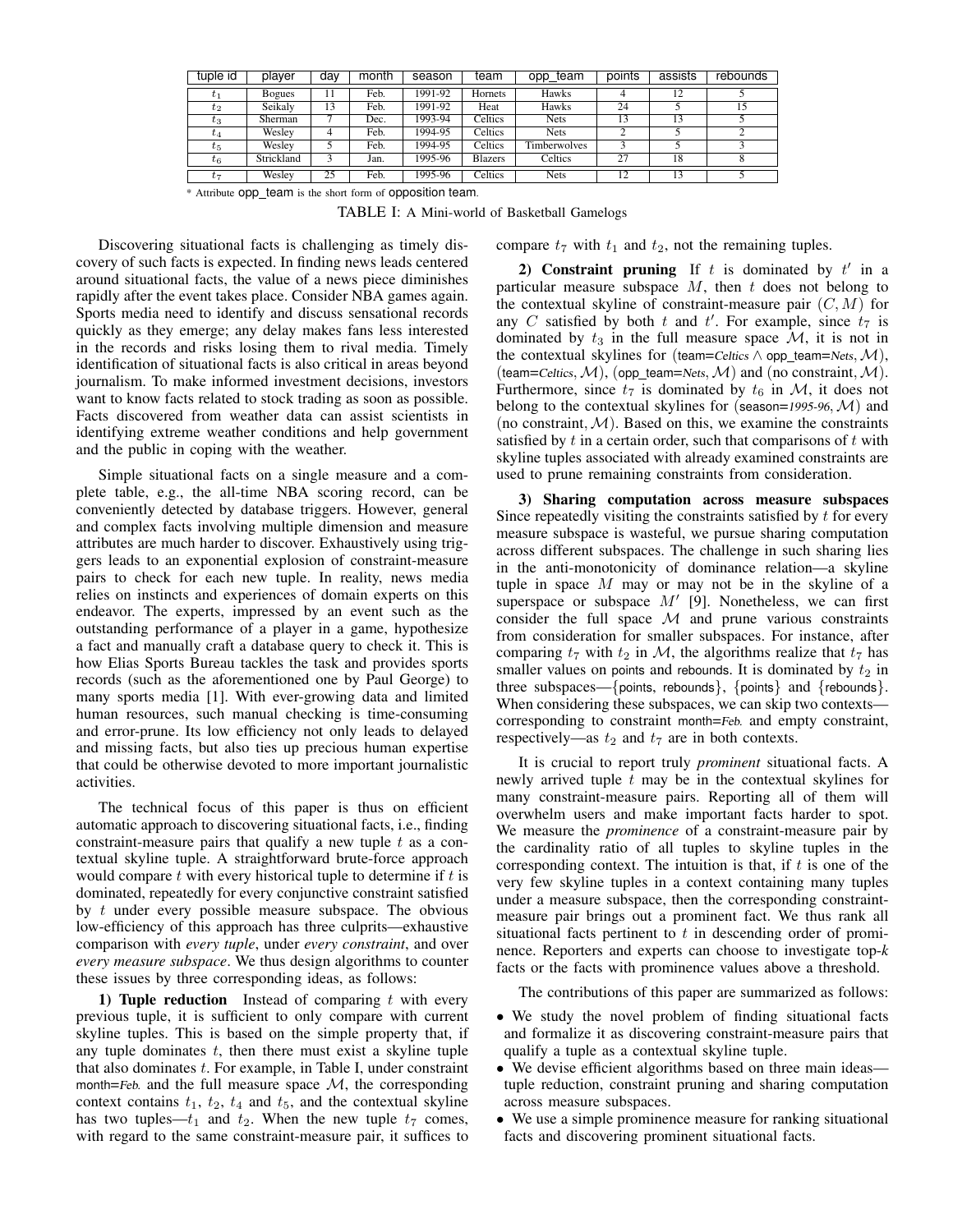• We conduct extensive experiments on two real datasets (NBA dataset and weather dataset) to investigate their prominent situational facts and to study the efficiency of various proposed algorithms and their tradeoffs.

# II. RELATED WORK

Pioneers in data journalism have considerable success in using computer programs to write stories about sports games and stock earnings (e.g., StatSheet http://statsheet.com/ and Narrative Science http://www.narrativescience.com/). The stories follow writing patterns to narrate box scores and play-by-play data and a company's earnings data. They focus on capturing what happened in the game or what the earnings numbers indicate. They do not find situational facts pertinent to a game or an earnings report in the context of historical data.

Skyline query is extensively investigated in recent years, since Börzsönyi et al. [5] brought the concept to the database field. In [5] and the studies afterwards, it is assumed both the context of tuples in comparison and the measure space are given as query conditions. A high-level perspective on what distincts our work is—while prior studies *find answers* (i.e., skyline points) for a given query (i.e., a context, a measure space, or their combination), we study the reverse problem of *finding queries* (i.e., constraint-measure pairs that qualify a tuple as a contextual skyline tuple, among all possible pairs) for a particular answer (i.e., a new tuple).

From a technical perspective, Table II summarizes the differences among the more relevant previous studies and this paper, along three aspects—whether they consider all possible contexts defined on dimension attributes, all measure subspaces, and incremental computation on dynamic data. With regard to context, Zhang et al. [14] integrate the evaluation of a constraint with finding skyline tuples in the corresponding context in a given measure space. With regard to measure, Pei et al. [9] compute on static data the *skycube*—skyline points in all measure subspaces. Xia et al. [13] studied how to update a compressed skycube (CSC) when data change. The CSC stores a tuple t in its *minimum subspaces*—the measure subspaces in which  $t$  is a skyline tuple and of which the subspaces do not contain  $t$  in the skyline. They proposed an algorithm to update CSC when new tuples come and also an algorithm to use CSC to find all skyline tuples for a given measure subspace.

We can adapt [13] to find situational facts. While Sec. VI provides experimental comparisons with the adaptation, here we analyze its shortcomings. Since [13] does not consider different contexts, the adaptation entails maintaining a separate CSC for every possible context. Upon the arrival of a new tuple  $t$ , for every context, the adaptation will update the corresponding CSC. Since a CSC only stores  $t$  in its minimum subspaces, the adaptation needs to run their query algorithm to find the skyline tuples for all measure subspaces, in order to determine if  $t$  is one of the skyline tuples. This is clearly an overkill, caused by that CSC is designed for finding all skyline tuples. Furthermore, while our algorithms can share computation across measure subspaces, there does not appear to be an effective strategy to share the computation of CSC algorithms across different contexts.

*Promotion analysis by ranking* [11] finds the contexts in which an object is ranked high. It ranks objects by a single

|           | all possible contexts | measure subspaces | incremental |
|-----------|-----------------------|-------------------|-------------|
| [14]      | no                    | no                | no          |
| [9]       | no                    | yes               | no          |
| [13]      | no                    | yes               | yes         |
| [11]      | yes                   | no                | no          |
| $[12]$    | no                    | yes               | no          |
| [2]       | no                    | no                | yes         |
| this work | yes                   | yes               | yes         |

TABLE II: Comparing Related Work on Three Modeling Aspects

| id                                                | $d_1$          | $d_2$          | $d_3$          | m <sub>1</sub> | m <sub>2</sub> |
|---------------------------------------------------|----------------|----------------|----------------|----------------|----------------|
| $t_{1}$                                           | $a_1$          | $b_2$          | c <sub>2</sub> | 10             | 15             |
| $t_2$                                             | a <sub>1</sub> | $b_1$          | $_{c_1}$       | 15             | 10             |
| $t_3$                                             | $a_2$          | $b_1$          | c <sub>2</sub> | 17             |                |
| $t_4$                                             | $a_2$          | b <sub>1</sub> | c <sub>1</sub> | 20             | 20             |
| $t_5$                                             | $a_1$          | b <sub>1</sub> | c <sub>1</sub> |                | 15             |
| <b>TADI</b><br>$\sqrt{ }$<br>г.<br>TTT.<br>Ð<br>п |                |                |                |                |                |

TABLE III: Running Example

score attribute, while we define object dominance relation on multiple measure attributes. It considers one-shot computation on static data, while we focus on incremental discovery on dynamic data. Due to these distinctions, the algorithmic approaches in the two works are also fundamentally different.

Wu et al. [12] studied the *one-of-the-*τ *object* problem, which entails finding the largest  $k$  value and the corresponding k-*skyband objects* (objects dominated by less than k other objects) such that there are no more than  $\tau$  k-skyband objects. They consider all measure subspaces but not different contexts formed by constraints. Similar to [11], it focuses on static data.

Alvanaki et al. [2] worked on detecting interesting events through monitoring changes in ranking, by using materialized view maintenance techniques. The work focuses on top- $k$ queries on single ranking attribute rather than skyline queries defined on multiple measure attributes. Their ranking contexts have at most three constraints. The work is similar to [4] which studied how to predict significant events based on historical data and correspondingly perform lazy maintenance of ranking views on a database.

## III. PROBLEM STATEMENT

This section provides a formal description of our data model and problem statement. Consider a relational schema R(D;M), where the *dimension space* is a set of *dimension attributes*  $D = \{d_1, \ldots, d_n\}$  on which *constraints* are specified, and the *measure space* is a set of *measure attributes*  $\mathcal{M} = \{m_1, \ldots, m_s\}$  on which dominance relation for skyline operation is defined. Any set of dimension attributes  $D \subseteq \mathcal{D}$ defines a *dimension subspace* and any set of measure attributes  $M \subseteq \mathcal{M}$  defines a *measure subspace*. In Table III,  $R(\mathcal{D}; \mathcal{M})$  $=\{t_1, t_2, t_3, t_4, t_5\}, \mathcal{D} = \{d_1, d_2, d_3\}, \mathcal{M} = \{m_1, m_2\}.$  We will use this table as a running example.

**Definition 1** (Constraint)**.** A *constraint* C on dimension space D is a conjunctive expression of the form  $d_1=v_1\wedge d_2=v_2\wedge$ ...  $\wedge$   $d_n = v_n$  (also written as  $\langle v_1, v_2, \ldots, v_n \rangle$  for simplicity), where  $v_i \in dom(d_i) \cup \{*\}$  and  $dom(d_i)$  is the value domain of dimension attribute  $d_i$ . We use  $C.d_i$  to denote the value  $v_i$ assigned to  $d_i$  in C. If  $C.d_i = *$ , we say  $d_i$  is *unbound*, i.e., no condition is specified on  $d_i$ . We denote the number of bound attributes in  $C$  as  $bound(C)$ .

The set of all possible constraints over dimension space  $D$ is denoted  $\mathcal{C}_{\mathcal{D}}$ . Clearly,  $|\mathcal{C}_{\mathcal{D}}| = \prod_i (|\text{dom}(d_i)| + 1)$ .

Given a constraint  $C \in \mathcal{C}_{\mathcal{D}}, \sigma_C(R)$  is the relational algebra expression that chooses all tuples in  $R$  that satisfy  $C$ .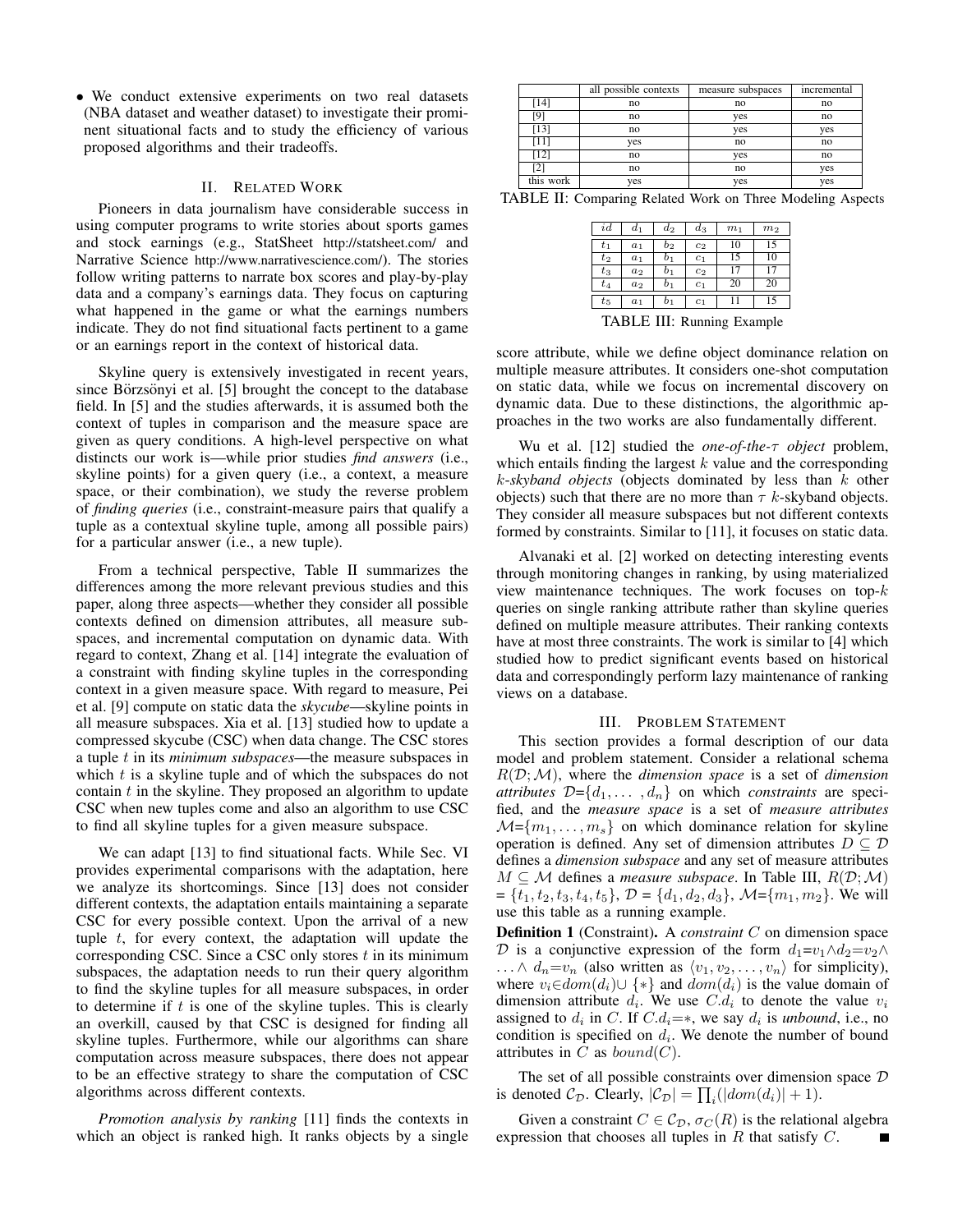

**Example 2.** For Table III, an example constraint is  $C =$  $\langle a_1, \ast, c_1 \rangle$  in which  $d_2$  is unbound.  $\sigma_C(R) = \{t_2, t_5\}.$ 

**Definition 2** (Skyline)**.** Given a measure subspace M and two tuples  $t, t' \in R$ , t *dominates*  $t'$  with respect to M, denoted by  $t > M$  t' or  $t' \prec_M t$ , if t is equal to or better than t' on all attributes in  $M$  and  $t$  is better than  $t'$  on at least one attribute in M. A tuple t is a *skyline tuple* in subspace M if it is not dominated by any other tuple in  $R$ . The set of all skyline tuples in R with respect to M is denoted by  $\lambda_M(R)$ , i.e.,  $\lambda_M(R)=\{t\in R|\nexists t'\in R \text{ s.t. } t'\succ_M t\}.$ 

We use the general term "better than" in Def. 2, which can mean either "larger than" or "smaller than" for numeric attributes and either "ordered before" or "ordered after" for ordinal attributes, depending on applications. Further, the preferred ordering of values on different attributes are allowed to be different. For example, in a basketball game, 10 points is better than 5 points, while 3 fouls is worse than 1 foul. Without loss of generality, we assume measure attributes are numeric and a larger value is better than a smaller value.

**Definition 3** (Contextual Skyline). Given a relation  $R(\mathcal{D}; \mathcal{M})$ , the *contextual skyline* under constraint  $C \in \mathcal{C}_{\mathcal{D}}$  over measure subspace  $M\subseteq \mathcal{M}$ , denoted  $\lambda_M(\sigma_C(R))$ , is the skyline of  $\sigma_C(R)$  in M.

**Example 3.** For Table III, if  $M = \mathcal{M}$ ,  $\lambda_M(R) = \{t_4\}$ . In fact,  $t_4$  dominates all other tuples in space M. If the constraint is  $C = \langle a_1, b_1, c_1 \rangle, \sigma_C (R) = \{t_2, t_5\}, \lambda_M(\sigma_C (R)) = \{t_2, t_5\}$ for  $M = \mathcal{M}$ , and  $\lambda_M(\sigma_C(R)) = \{t_2\}$  for  $M = \{m_1\}.$ 

**Problem Statement** Given an append-only table  $R(D;M)$ and the last tuple t that was appended onto R, the *situational fact discovery problem* is to find each constraint-measure pair  $(C, M)$  such that t is in the contextual skyline. The result, denoted  $S^t$ , is  $\{(C,M)|C \in \mathcal{C}_{\mathcal{D}}, M \subseteq \mathcal{M}, t \in \lambda_M(\sigma_C(R))\}$ . For simplicity of notation, we call  $S<sup>t</sup>$  "the contextual skylines for t", even though rigorously speaking it is the set of  $(C, M)$ pairs whose corresponding contextual skylines include t.

## IV. SOLUTION OVERVIEW

Discovering situational facts for a new tuple  $t$  entails finding constraint-measure pairs that qualify  $t$  as a contextual skyline tuple. We identify three sources of inefficiency in a straightforward brute-force method, and we propose corresponding ideas to tackle them. To facilitate the discussion, we define the concept of *tuple-satisfied constraints*, which are all constraints pertinent to  $t$ , corresponding to the contexts containing  $t$ .

**Definition 4** (Tuple-Satisfied Constraint). Given a tuple  $t \in$  $R(\mathcal{D};\mathcal{M})$  and a constraint  $C \in \mathcal{C}_{\mathcal{D}}$ , if  $\forall d_i \in \mathcal{D}$ ,  $C.d_i = *$ or  $C.d_i = t.d_i$ , we say t *satisfies* C. We denote the set of all such satisfied constraints by  $\mathcal{C}_{\mathcal{D}}^t$  or simply  $\mathcal{C}^t$  when  $\mathcal D$  is clear in context. It follows that given any  $C \in \mathcal{C}^t$ ,  $t \in \sigma_C(R)$ .

For  $C \in \mathcal{C}^t$ ,  $C.d_i$  can attain two possible values  $\{*, t.d_i\}$ . Hence,  $\mathcal{C}^t$  has  $2^n$  constraints in total for  $|\mathcal{D}|=n$ . Alg.1 is a simple routine used in all algorithms for finding all constraints of  $\mathcal{C}^t$ . It generates the constraints from the most general constraint  $\top = \langle *, *, \ldots, * \rangle$  to the most specific constraint  $\langle t.d_1, t.d_2, \ldots, t.d_n \rangle$ . ⊤ has no bound attributes, i.e.,  $bound(⊓)=0.$  Alg.1 makes sure a constraint is not generated twice, for efficiency, by not continuing the while-loop in Line 7 once a specific attribute value is found in C.

A brute-force approach to the contextual skyline discovery problem would compare a new tuple  $t$  with every tuple in  $\tilde{R}$ to determine if  $t$  is dominated, repeatedly for every constraint satisfied by t in every possible measure subspace. It is shown in Alg.2. The obvious inefficiency of this approach has three culprits—the exhaustive comparison with *every tuple*, for *every constraint* and in *every measure subspace*. We devise three corresponding ideas to counter these causes, as follows:

**(1) Tuple reduction** For a constraint-measure pair (C, M), t is in the contextual skyline  $\lambda_M(\sigma_C(R))$  if t belongs to  $\sigma_C(R)$  and is not dominated by any tuple in  $\sigma_C(R)$ . Instead of comparing  $t$  with every tuple, it suffices to only compare with current skyline tuples. This simple optimization is based on the following proposition which ways, if any tuple dominates t, there must exist a skyline tuple that also dominates  $t$ .

**Proposition 1.** *Given a new tuple* t *inserted into* R*, a constraint*  $C \in \mathcal{C}^t$  *and a measure subspace*  $M, t \in \lambda_M(\sigma_C(R))$ *if and only if*  $\sharp$   $t' \in \lambda_M(\sigma_C(R))$  *such that*  $t' \succ_M t$ *.* 

To exploit this idea, our algorithms conceptually maintain the contextual skyline tuples for each context (i.e., measure subspace and constraint), and compare  $t$  only with these tuples for constraints that  $t$  satisfies.

**(2) Constraint pruning** For constraints satisfied by t, we need to determine whether  $t$  enters the contextual skyline. To prune constraints from consideration, we note the following property: if  $t$  is dominated by a skyline tuple  $t'$  under measure subspace  $M$ ,  $t$  is not in the contextual skyline of constraintmeasure pair  $(C, M)$  for any C satisfied by both t and t'.

To enable constraint pruning, we organize all constraints in  $\mathcal{C}^t$  into a lattice by their subsumption relation. The constraints satisfied by both t and t', denoted  $\mathcal{C}^{t,t'}$ , also form a lattice,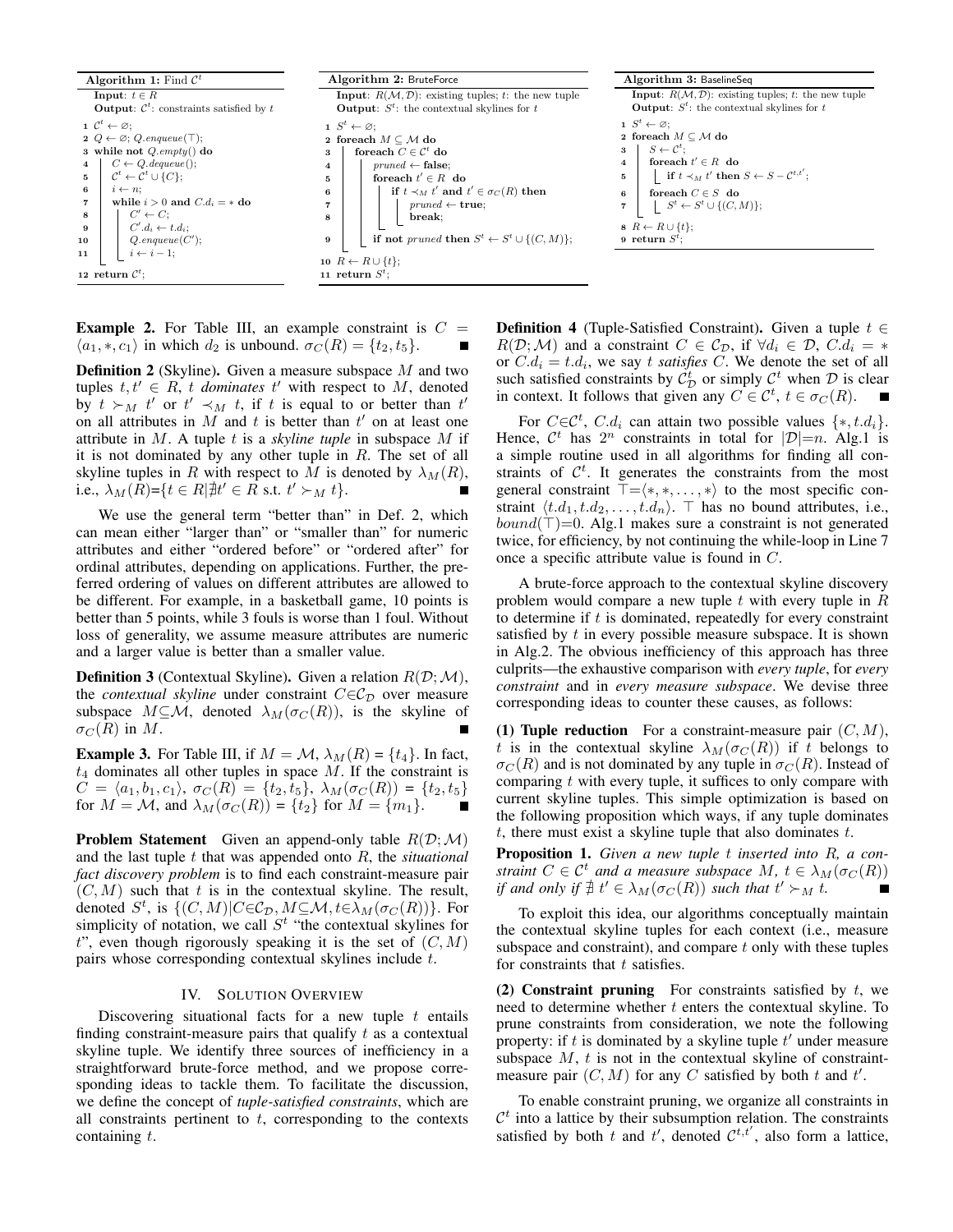which is the intersection of lattices  $\mathcal{C}^t$  and  $\mathcal{C}^{t'}$ . Below we formalize the concepts of lattice and lattice intersection.

**Definition 5** (Constraint Subsumption). Given  $C_1, C_2 \in \mathcal{C}_{\mathcal{D}}$ ,  $C_1$  is subsumed by or equal to  $C_2$  (denoted  $C_1 \trianglelefteq C_2$  or  $C_2 \trianglerighteq C_1$ ) iff

1)  $\forall d_i \in \mathcal{D}, C_2.d_i = C_1.d_i \text{ or } C_2.d_i = *$ .

 $C_1$  is subsumed by  $C_2$  (denoted  $C_1 \triangleleft C_2$  or  $C_2 \triangleright C_1$ ) iff  $C_1 \leq C_2$  but  $C_1 \neq C_2$ . In other words, the following condition is also satisfied in addition to the above one—

2)  $\exists d_i \in \mathcal{D}$  such that  $C_2.d_i = \text{ and } C_1.d_i \neq \text{*, i.e., } d_i$  is bound to a value belonging to  $dom(d_i)$  in  $C_1$  but is unbound in  $C_2$ .

By definition,  $\sigma_{C_1}(R) \subseteq \sigma_{C_2}(R)$  if  $C_1 \trianglelefteq C_2$ .

**Example 4.** Consider  $C_1 = \langle a, b, c \rangle$  and  $C_2 = \langle a, *, c \rangle$ . Here  $C_1.d_1=C_2.d_1$ ,  $C_1.d_3=C_2.d_3$ ,  $C_1.d_2=b$  and  $C_2.d_2=$ ∗. By Definition 5,  $C_1$  is subsumed by  $C_2$ , i.e.  $C_1 \triangleleft C_2$ .

**Definition 6** (Partial Order on Constraints)**.** The subsumption relation  $\leq$  on  $\mathcal{C}_{\mathcal{D}}$  forms a partial order. The partially ordered set (poset) ( $\mathcal{C}_{\mathcal{D}}$ ,  $\trianglelefteq$ ) has a *top element*  $\top = \langle *, *, \ldots, * \rangle$  that subsumes every other constraint in  $C_{\mathcal{D}}$ . ⊤ is the most general constraint, since it has no bound attributes. Note that  $(\mathcal{C}_{\mathcal{D}}, \leq)$ is not a lattice and does not have a single bottom element. Instead, it has multiple *minimal elements*. Every minimal element C satisfies the condition that  $\forall d_i, C.d_i \neq *$ .

If  $C_1 \triangleleft C_2$ , we say  $C_1$  is a descendant of  $C_2$  ( $C_2$  is an ancestor of  $C_1$ ). If  $C_1 \triangleleft C_2$  and  $bound(C_1)-bound(C_2)=1$ , then  $C_1$  is a child of  $C_2$  ( $C_2$  is a parent of  $C_1$ ). Given  $C \in C_{\mathcal{D}}$ , we denote C's ancestors, descendants, parents and children by  $\mathcal{A}_C$ ,  $\mathcal{D}_C$ ,  $\mathcal{P}_C$  and  $\mathcal{CH}_C$ , respectively.

**Definition 7** (Lattice of Tuple-Satisfied Constraints)**.** Given  $t \in R(D; \mathcal{M})$ ,  $C^t \subseteq C_{\mathcal{D}}$  by definition. In fact,  $(C^t, \leq)$  is a lattice. Its top element is ⊤. Its bottom element  $\langle t.d_1, t.d_2, \ldots, t.d_n \rangle$ , denoted  $\bot(\mathcal{C}^t)$ , is a minimal element in  $\mathcal{C}_{\mathcal{D}}$ .

Given  $C \in \mathcal{C}^t$ , we denote C's ancestors, descendants, parents and children within  $\mathcal{C}^t$  by  $\mathcal{A}_{C}^t$ ,  $\mathcal{D}_{C}^t$ ,  $\mathcal{P}_{C}^t$  and  $\mathcal{CH}_{C}^t$ , respectively.  $| \mathcal{CH}_C^t | = n - bound(C)$  where  $n = |\mathcal{D}|$ , i.e., each child of C is a constraint by adding conjunct  $d_i = t \cdot d_i$  into C for unbound attribute  $d_i$ . It is clear that  $|\mathcal{P}_C^t| = bound(C)$ . By definition,  $\mathcal{A}_C^t = \mathcal{A}_C$  and  $\mathcal{P}_C^t = \mathcal{P}_C$ , while  $\mathcal{D}_C^t \subseteq \mathcal{D}_C$  and  $\check{\mathcal{C}}\mathcal{H}_C^t$ c $\mathcal{C}\mathcal{H}_C.$ 

**Example 5.** Fig.1 presents lattice  $\mathcal{C}^{t_5}$  for  $t_5$  in Table III. For simplicity, we omit values on unbound dimension attributes (e.g.,  $\langle *, *, c_1 \rangle$  is represented as c<sub>1</sub>). Consider  $C = \langle a_1, *, c_1 \rangle$ .  $\mathcal{A}_{C}^{t_{5}} = \{\top,\langle a_{1}, \ast, \ast \rangle, \langle \ast, \ast, c_{1} \rangle\}, \, \mathcal{\bar{P}}_{C}^{t_{5}} = \{\langle a_{1}, \ast, \ast \rangle, \langle \ast, \ast, c_{1} \rangle\},$  $\mathcal{CH}_C^{t_5} = {\langle \langle a_1, b_1, c_1 \rangle \}$  and  $\mathcal{D}_C^{t_5} = {\langle \langle a_1, b_1, c_1 \rangle \}$ .

**Definition 8** (Lattice Intersection). Given  $t, t' \in R(\mathcal{D}; \mathcal{M})$ ,  $\mathcal{C}^{t,t'} = \mathcal{C}^t \cap \mathcal{C}^{t'}$  is the intersection of lattices  $\mathcal{C}^t$  and  $\mathcal{C}^{t'}$ .  $\mathcal{C}^{t,t'}$ is non-empty and is also a lattice. By Definition 7, the lattices for all tuples share the same top element ⊤. Hence ⊤ is also the top element of  $\mathcal{C}^{t,t'}$ . Its bottom  $\bot(\mathcal{C}^{t,t'}) = \langle v_1, v_2, \ldots, v_n \rangle$ where  $v_i = t.d_i$  if  $t.d_i = t'.d_i$  and  $v_i = \star$  otherwise.  $\perp (C^{t,i'})$ equals  $\top$  when t and t' do not have common attribute value.

**Example 6.** Fig.2 shows  $\mathcal{C}^{t_4}$  and  $\mathcal{C}^{t_5}$  for  $t_4$  and  $t_5$  in Table III. The constraints connected by solid lines represent the lattice intersection  $C^{t_4,t_5}$ . Its bottom is  $\perp (C^{t_4,t_5}) = \langle *, b_1, c_1 \rangle$ . In



addition to  $\mathcal{C}^{t_4,t_5}$ ,  $\mathcal{C}^{t_4}$  and  $\mathcal{C}^{t_5}$  further include the constraints connected by dashed and dotted lines, respectively.

The algorithms we are going to propose consider the constraints in certain lattice order, compare  $t$  with skyline tuples associated with visited constraints, and use  $t$ 's dominating tuples to prune unvisited constraints from consideration thereby reducing cost. This idea of lattice-based pruning of constraints is justified by Propositions 2 and 3 below.

**Proposition 2.** *Given a tuple t, if*  $t \notin \lambda_M(\sigma_C(R))$ *, then*  $t \notin$  $\lambda_M(\sigma_{C'}(R))$ *, for all*  $C' \in \mathcal{A}_C$ *.* 

If  $t \prec_M t'$ , then  $t \notin \lambda_M(\sigma_{\perp(\mathcal{C}^{t,t'})}(R))$ . Hence, according to Proposition 2, we have the following Proposition 3.

**Proposition 3.** *Given two tuples* t and t', if  $t \prec_M t'$ , then  $t \notin \lambda_M(\sigma_C(R))$ *, for all*  $C \in \mathcal{C}^{t,t'}$ *.* 

**(3) Sharing computation across measure subspaces** Given  $t$ , we need to consider not only all constraints satisfied by  $t$ , but also all possible measure subspaces. Sharing computation across measure subspaces is challenging because of antimonotonicity of dominance relation—a skyline tuple under space M may or may not be a skyline tuple in another space  $\overline{M}'$ , regardless of whether  $M'$  is a superspace or subspace of M [9]. We thus propose algorithms that first traverse the lattice in the full measure space, during which a frontier of constraints is formed for each measure subspace. Top-down (respectively, bottom-up) lattice traversal in a subspace commences from (respectively, stops at) the corresponding frontier instead of the root, which in effect prunes some top constraints.

**Two Baseline Algorithms** We introduce two baseline algorithms BaselineSeq (Alg.3) and BaselineIdx. They are not as naive as the brute-force Alg.2. Instead, they exploit Proposition 3 straightforwardly. Upon t's arrival, for each subspace  $M$ , they identify existing tuples  $t'$  dominating  $t$ . BaselineSeq sequentially compares  $t$  with every existing tuple.  $S$  is initialized to be  $\mathcal{C}^t$  (Line 3). Whenever BaselineSeq encounters a t' that dominates t, it removes constraints in  $\mathcal{C}^{t,t'}$  from S (Line 5). By Proposition 3,  $t$  is not in the contextual skylines for those constraints. After  $t$  is compared with all tuples, the constraints having  $t$  in their skylines remain in  $S$ . The same is independently repeated for every M. The pseudo code of Baselineldx is similar to Alg.3 and thus omitted. Instead of comparing  $t$  with all tuples, Baselineldx directly finds tuples dominating t by a one-sided range query  $\bigwedge_{m_i \in M} (m_i \geq t.m_i)$ using a *k*-d tree [3] on full measure space M.

## V. ALGORITHMS

This section starts with algorithms BottomUp (Sec. V-A) and TopDown (Sec. V-B), which exploit the ideas of tuple reduction and constraint pruning. We then extend them to enable sharing of computation across measure subspaces (Sec. V-C).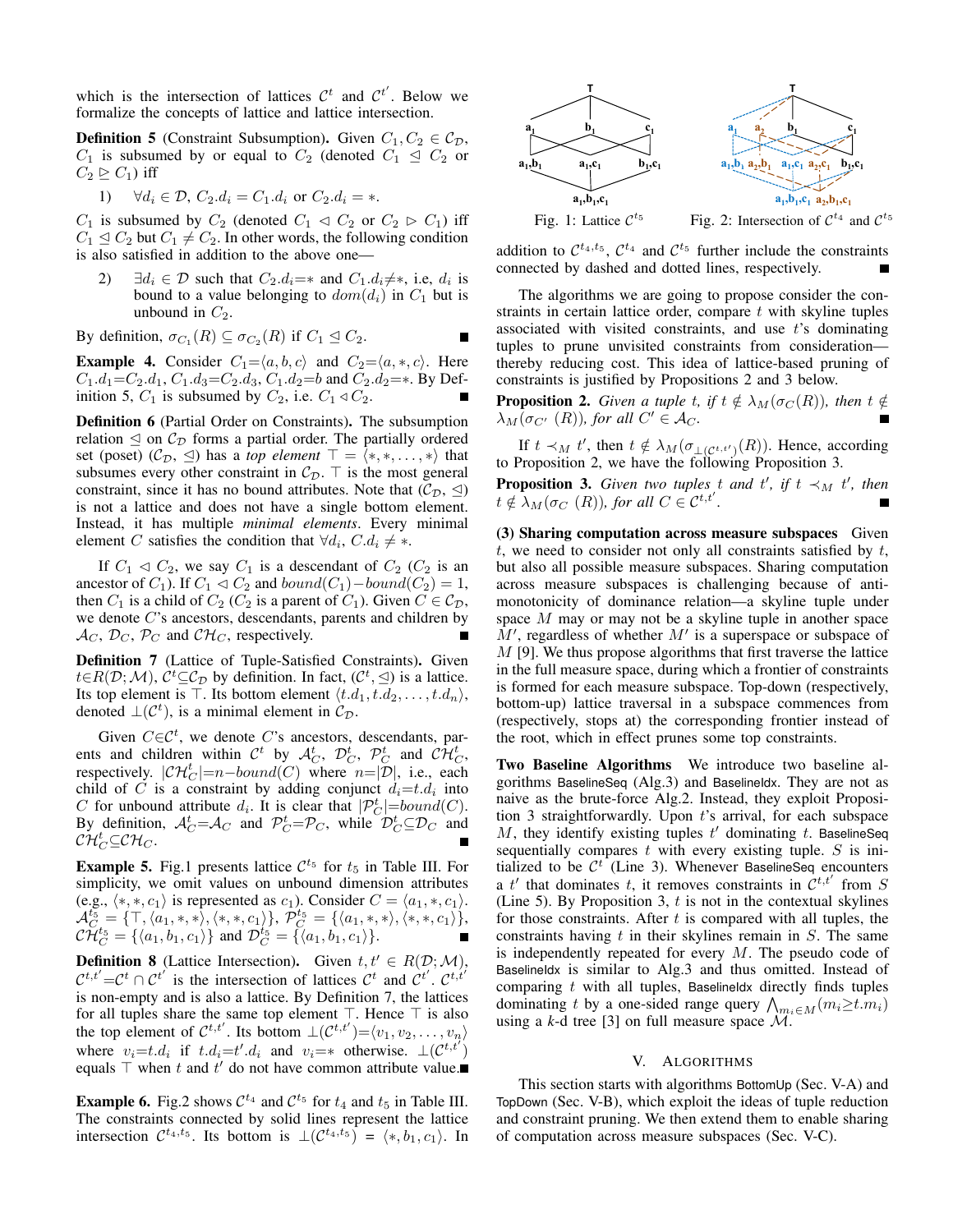Based on the tuple-reduction idea (Proposition 1), a new tuple t should be included into a contextual skyline if and only if  $t$  is not dominated by any current skyline tuple in the context. Therefore, BottomUp and TopDown store and maintain skyline tuples for each constraint-measure pair  $(C, M)$  and compare  $t$  with only the skyline tuples. For clarity of discussion, we differentiate between the contextual skyline  $(\lambda_M(\sigma_C(R)))$  and the space for storing it  $(\mu_{C,M})$ , since tuples stored in  $\mu_{C,M}$ do not always equal  $\lambda_M(\sigma_C(R))$ , by our algorithm design.

The algorithms traverse, for each measure subspace  $M$ , the lattice of tuple-satisfied constraints  $\mathcal{C}^t$  by certain order. When a constraint  $C$  is visited, the algorithms compare  $t$  with the skyline tuples stored in  $\mu_{C,M}$ . If t is dominated by t', then t does not belong to the contextual skyline of constraint-measure pair  $(C, M)$ . Further, based on the constraint-pruning idea (Proposition 3),  $t$  does not belong to the contextual skyline of  $(C', M)$  for any C' satisfied by both t and t' (i.e.,  $C' \in C^{t,t'}$ ). This property allows the algorithms to avoid comparisons with skyline tuples associated with such constraints.

The algorithms differ by how skyline tuples are stored in  $\mu_{C,M}$ . BottomUp stores a tuple for every constraint that qualifies it as a contextual skyline tuple, while TopDown only stores it for the topmost such constraints. In our ensuing discussion, we use invariants to formalize what must be stored in  $\mu_{C,M}$ . The algorithms also differ in the traversing order of the constraints in  $\mathcal{C}^t$ . BottomUp visits the constraints bottom-up, while TopDown makes the traversal top-down. Our discussion focuses on how the invariants are kept true under the algorithms' different traversal orders and execution logics. The algorithms present space-time tradeoffs. TopDown requires less space than BottomUp since it avoids storing duplicate skyline tuples as much as possible. The saving in space comes at the cost of execution efficiency, due to more complex operations in TopDown.

Pei et al. [9] proposed bottom-up and top-down algorithms to compute skycube. However, their algorithms are for the lattice of measure subspaces instead of constraints.

# *A. Algorithm* BottomUp

BottomUp (Alg.4) stores a tuple for every such constraint that qualifies it as a contextual skyline tuple. Formally, Invariant 1 is guaranteed to hold before and after the arrival of any tuple.

**Invariant 1.**  $\forall C \in C_{\mathcal{D}}$  and  $\forall M \subseteq \mathcal{M}$ ,  $\mu_{C,M}$  stores all skyline *tuples*  $\lambda_M(\sigma_C(R))$ .

Upon the arrival of a new tuple  $t$ , for each measure subspace M, BottomUp traverses the constraints in  $\mathcal{C}^t$  in a bottom-up, breadth-first manner. The traversal starts from Line 4 of Alg.4, where the bottom of  $\mathcal{C}^t$  is inserted into a queue  $Q$ . As long as  $Q$  is not empty, BottomUp visits the next constraint  $C$  from the head of  $Q$  and compares  $t$  with current skyline tuples in  $\mu_{C,M}$  (Line 8). Various actions are taken, depending on comparison outcome. **1**) If  $t$  is dominated by any  $t^{\prime}$ , the comparison with remaining tuples in  $\mu_{C,M}$  is skipped (Line 12). The tuple  $t$  is disqualified from not only C but also all constraints in  $\mathcal{C}^{t,t'}$ , by Proposition 3. Because BottomUp stores a tuple in all constraints that qualify it as a contextual skyline tuple, and because it traverses  $\mathcal{C}^t$  bottomup, the dominating tuple  $t'$  must be encountered at the bottom of  $\mathcal{C}^{t,t'}$ . BottomUp thus skips the comparisons with all tuples

## **Algorithm 4:** BottomUp

```
Input: R(M, D): existing tuples; t: the new tuple
    Output: S<sup>t</sup>: the contextual skylines for t
 1 \quad S^t \leftarrow \varnothing;2 foreach M ⊆ M do
3 foreach C \in \mathcal{C}^t do C.\text{pruned} \leftarrow \text{false}\begin{array}{c|c} \hline \text{4} & Q \leftarrow \varnothing; Q.\text{endueue}(\mathcal{L}^{t}); \end{array}5 while not Q.empty() do
6 \qquad \qquad \begin{array}{c} \mid \\ \mid \\ \mid \\ \end{array} C \leftarrow Q. dequeue();
7 dominated \leftarrow false;
 8 foreach t' \in \mu_{C,M} do
 9 if t \prec_M t' then
10 dominated ← true;
11 foreach C' \in A_C^t do<br>12 c C'. pruned \leftarrow true; break;
13 else if t' \prec_M t then \mu_{C,M}. delete(t')
14 if not dominated then
15 S
                      t \leftarrow S^t \cup \{(C, M)\};16 \mu_{C,M}.insert(t);<br>foreach C' \in \mathcal{P}_c^t17 foreach C' \in \mathcal{P}_C^t do
18 i if (not Q, contains(C')) and (not C', pruned)
                          then Q enqueue(C')19 R \leftarrow R \cup \{t\};
```




Fig. 3: Execution of BottomUp in Measure Subspace  $\{m_1, m_2\}$ 

stored for C's ancestors (Line 12). 2) If t dominates  $t'$ ,  $t'$  is removed from  $\mu_{C,M}$  (Line 13). **3)** If t is not dominated by any tuple in  $\mu_{C,M}$ , it is inserted into  $\mu_{C,M}$  (Line 16) and  $(C, M)$  corresponds to a contextual skyline for t (Line 15). Further, each parent constraint of  $C$  that is not already pruned is inserted into Q, for continuation of bottom-up traversal (Line 17).

**Proof of Invariant 1** Invariant 1 is satisfied by BottomUp throughout its execution over all tuples. Due to space limitations, we leave the proof to the extended version of the paper [10].

**Example 7.** We use Fig.3 to explain the execution of BottomUp on Table III, for measure subspace  $M = \{m_1, m_2\}$ . Assume the tuples are inserted into the table in the order of  $t_1$ ,  $t_2$ ,  $t_3$ ,  $t_4$  and  $t_5$ . Fig.3a shows the lattice  $\mathcal{C}^{t_5}$  before the arrival of  $t_5$ . Beside each constraint C, the figure shows  $\mu_{C,M}$ . Upon the arrival of  $t_5$ , BottomUp starts the traversal of  $\mathcal{C}^{t_5}$  from its bottom  $\perp (C^{t_5}) = \langle a_1, b_1, c_1 \rangle$ . There is one skyline tuple stored in  $\mu_{\perp}$ ( $c^{t_5}$ ), $M$ — $t_2$ . In subspace M,  $t_5$  is incomparable to  $t_2$ . Hence,  $t_5$  is inserted into it. The traversal continues with the parents of  $\perp (\mathcal{C}^{t_5})$ . Among its three parents,  $\langle a_1, b_1, * \rangle$ and  $\langle a_1, *, c_1 \rangle$  undergo the same insertion of  $t_5$ . However, the contextual skyline for  $\langle *, b_1, c_1 \rangle$  does not change, since  $t_5$  is dominated by  $t_4$  in M. All constraints in  $\mathcal{C}^{t_4,t_5}$  (i.e.,  $\langle *, b_1, c_1 \rangle$  and all its ancestors) are pruned from consideration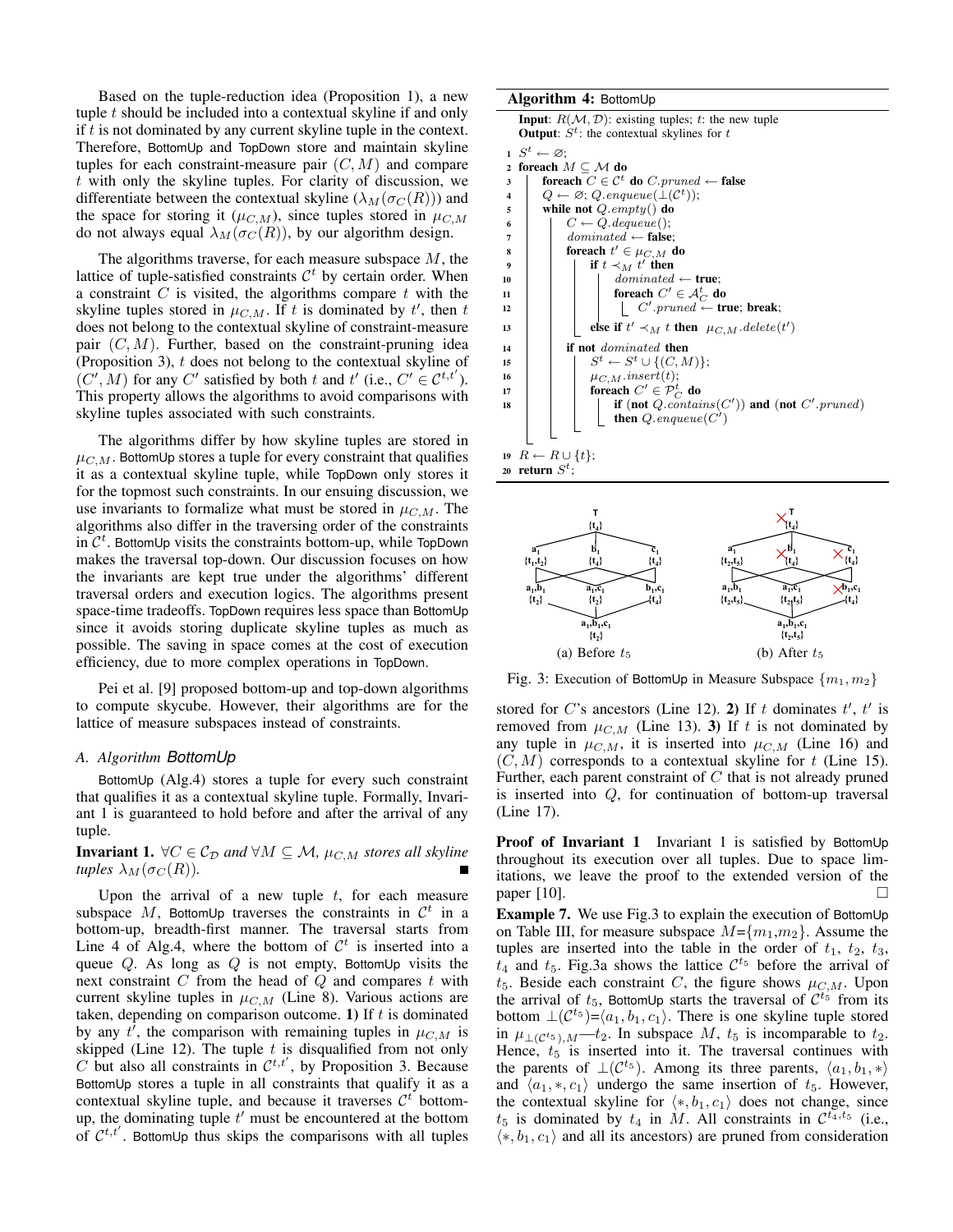## **Algorithm 5:** TopDown

**Input**:  $R(M, D)$ : existing tuples; t: the new tuple **Output**:  $S<sup>t</sup>$ : the contextual skylines for t

|                         | $1 S^t \leftarrow \varnothing$ :            |                         | <b>Procedure:</b> Dominates $(t', C, M)$                                                                           |
|-------------------------|---------------------------------------------|-------------------------|--------------------------------------------------------------------------------------------------------------------|
| $\overline{2}$          | foreach $M \subseteq \mathcal{M}$ do        |                         | $1 \mu_{C,M}.delete(t');$                                                                                          |
| 3                       | foreach $C \in \mathcal{C}^t$ do            |                         | 2 foreach $C' \in \mathcal{CH}_{C}^{t'} - \mathcal{C}^t$ do                                                        |
| $\overline{\mathbf{4}}$ | $C.\text{pruned} \leftarrow \text{false};$  | 3                       | stored $\leftarrow$ false:                                                                                         |
| 5                       | $C.inAnces \leftarrow false;$               | $\overline{\mathbf{4}}$ | foreach $C'' \in \mathcal{A}_{C'}^{t'} - C^t$ do                                                                   |
| 6                       | $Q \leftarrow \varnothing$ ; Q. enqueue(T); | 5                       | if $t' \in \mu_{C'',M}$ then                                                                                       |
| 7                       | while not $Q.\text{empty}()$ do             | 6                       | stored $\leftarrow$ true;                                                                                          |
| 8                       | $C \leftarrow Q$ . dequeue();               | 7                       | break:                                                                                                             |
| 9                       | foreach $t' \in \mu_{C,M}$ do               |                         |                                                                                                                    |
| 10                      | if $t \prec_M t'$ then                      | 8                       | if not <i>stored</i> then                                                                                          |
| 11                      | Dominated $(t', C)$ ;                       | 9                       | $\mu_{C',M}.insert(t');$                                                                                           |
| 12                      | else if $t' \prec_M t$ then                 |                         |                                                                                                                    |
| 13                      | Dominates $(t', C, M)$ ;                    |                         | <b>Procedure:</b> Dominated $(t', C)$                                                                              |
|                         |                                             |                         | 1 <i>C.pruned</i> $\leftarrow$ true;                                                                               |
| 14                      | if not $C.\text{pruned}$ then               |                         | 2 foreach $C' \in \mathcal{C}^{t,t'}$ do                                                                           |
| 15                      | $S^t \leftarrow S^t \cup \{(C, M)\};$       |                         | $3 \mid C'.pruned \leftarrow true;$                                                                                |
| 16                      | if not $C.inAnces$ then                     |                         |                                                                                                                    |
| 17                      | $\mid \mu_{C,M}.insert(t);$                 |                         | <b>Procedure:</b> EnqueueChildren $(C)$                                                                            |
| 18                      | EnqueueChindren $(C)$ ;                     | $\mathbf{2}$<br>3       | 1 foreach $C' \in \mathcal{CH}_{C'}^{t}$ do<br>if not $C.\text{pruned}$ then<br>$\mid C'.inAnces \leftarrow true;$ |
|                         | 19 $R \leftarrow R \cup \{t\};$             |                         |                                                                                                                    |
|                         | 20 return $S^t$ ;                           |                         | if not $Q.\text{contains}(C')$ then                                                                                |
|                         |                                             | 5                       | $  Q.\nend{equation}$                                                                                              |

by Property 3. The traversal continues at  $\langle a_1, *, * \rangle$ , for which  $t_1$  is removed from the contextual skyline as it is dominated by  $t_5$  in subspace M and  $t_5$  is inserted into it. After that, the algorithm stops since there is no more unpruned constraints. The content of  $\mu_{C,M}$  for constraints in  $\mathcal{C}^{t_5}$  after the arrival of  $t_5$  is shown in Fig.3b.

# *B. Algorithm* TopDown

BottomUp stores  $t$  for every constraint-measure pair that qualifies t as a contextual skyline tuple. If t is stored in  $\mu_{C,M}$ , then t is also stored in  $\mu_{C',M}$  for all  $C' \in \mathcal{D}_{C'}^t$ , i.e., descendants of  $C$  pertinent to  $t$ . For this reason, BottomUp repeatedly compares a new tuple with a previous tuple multiple times. Such repetitive storage of tuples and comparisons increase both space complexity and time complexity. On the contrary, TopDown (Alg.5) stores a tuple in  $\mu_{C,M}$  only if C is a *maximal skyline constraint* of the tuple, defined as follows.

**Definition 9** (Skyline Constraint). Given  $t \in R(\mathcal{D}; \mathcal{M})$  and  $M \subseteq \mathcal{M}$ , the *skyline constraints* of t in M, denoted  $SC_M^t$ , are the constraints whose contextual skylines include  $t$ . Formally,  $\mathcal{SC}_M^t = \{C | C \in \mathcal{C}^t, t \in \lambda_M(\sigma_C(R))\}$ . Correspondingly, other constraints in  $\mathcal{C}^t$  are *non-skyline constraints*.

**Definition 10** (Maximal Skyline Constraints)**.** With regard to t and M, a skyline constraint is a *maximal skyline constraint* if it is not subsumed by any other skyline constraint of  $t$ . The set of t's maximal skyline constraints is denoted  $MSC_M^t$ . In other words, it includes those skyline constraints for which no parents (and hence ancestors) are skyline constraints. Formally,  $\mathcal{MSC}_{M}^{t} = \{ C | C \in \mathcal{SC}_{M}^{t}, \text{ and } \nexists C' \in \mathcal{A}_{C} \text{ s.t. } C' \in \mathcal{SC}_{M}^{t} \}.$ **Example 8.** Fig.3b shows, in measure subspace  $\{m_1,m_2\}$ ,  $t_5$ is in the contextual skylines of 4 constraints, i.e.,  $\mathcal{SC}_{\{m_1,m_2\}}^{t_5} =$  $\{\langle a_1, *, *, \rangle, \langle a_1, b_1, *, \rangle, \langle a_1, *, c_1 \rangle, \langle a_1, b_1, c_1 \rangle\}.$  Its maximal skyline constraints are  $\{\langle a_1, *, * \rangle\}$ , i.e.,  $\widehat{\text{MSC}}_{\{m_1, m_2\}}^{t_5} = \{\langle a_1, *, * \rangle\}.$ 

Formally, Invariant 2 is guaranteed by TopDown before and after the arrival of any tuple.



Fig. 4: Execution of TopDown in Measure Subspace  $\{m_1, m_2\}$ 

**Invariant 2.**  $\forall C \in \mathcal{C}_{\mathcal{D}}$  *and*  $\forall M \subseteq \mathcal{M}$ *,*  $\mu_{C,M}$  *stores a tuple t if and only if*  $C \in \mathcal{MSC}_{M}^{t}$ .

Different from BottomUp, TopDown stores a tuple in its maximal skyline constraints  $\mathcal{MSC}^t_M$  instead of all skyline constraints  $\mathcal{SC}_M^t$ . Due to this difference, TopDown traverses  $\mathcal{C}^t$ in a top-down (instead of bottom-up) breadth-first manner. The traversal starts from Line 6 of Alg.5, where the top element  $\top$  is inserted into a queue Q. As long as Q is not empty, the algorithm visits the next constraint  $C$  from the head of  $Q$ and compares t with current skyline tuples in  $\mu_{C,M}$  (Line 9). Various actions are taken, depending on the comparison result:

1) If  $t$  is dominated by  $t'$ ,  $t$  is disqualified from not only C but also all constraints in  $\mathcal{C}^{t,t'}$ , by Proposition 3. The pruning is done by calling Dominated in Line 11 which sets  $C'.pruned$  to true for every pruned constraint  $C'.$  Since  $C$  is a maximal skyline constraint for  $t'$ , the pruned constraints are all descendants of C in  $\mathcal{C}^{t,t'}$ . Note that TopDown cannot skip the comparisons with the remaining tuples stored in  $\mu_{C,M}$ . The reason is that there might be  $t''$  in  $\mu_{C,M}$  such that i)  $t''$  also dominates t and ii)  $t''$  and t share some dimension attribute values that are not shared by  $t'$ , i.e.,  $C^{t,t''} - C^{t,t'} \neq \emptyset$ . Since  $t''$ is only stored in its maximal skyline constraints, skipping the comparison with  $t''$  may incorrectly establish  $t$  as a contextual skyline tuple for those constraints in  $\mathcal{C}^{t,t''} - \mathcal{C}^{t,t'}$ .

2) If  $t$  dominates a current tuple  $t'$ ,  $t'$  is removed from  $\mu_{C,M}$  by calling Dominates (Line 13). An extra work is to update the maximal skyline constraints of  $t'$  and store  $t'$  in descendants of C if necessary (Lines 2-9 of Dominates). If C has a child  $C'$  satisfied by  $t'$  but not  $t, C'$  is a skyline constraint of  $t'$ . Further,  $C'$  is a maximal skyline constraint of  $t'$ , if no ancestor of  $C'$  is already a maximal skyline constraint of  $t'$ .

**3)** If t is not dominated by any tuple in  $\mu_{C,M}$  and C was not pruned before when its ancestors were visited,  $(C, M)$ corresponds to a contextual skyline for  $t$  (Line 15). If  $t$  was not already stored in C's ancestors (indicated by C.inAnces), then  $C$  is a maximal skyline constraint and thus  $t$  is inserted into  $\mu_{C,M}$  (Line 17).

Furthermore, subroutine EnqueueChildren is called for continuation of top-down traversal (Line 18). It inserts each child constraint C' of C into Q. If t is stored in  $\mu_{C,M}$  or any of its ancestors,  $C'.inAnces$  is set to true and t will not be stored again in  $\mu(C', M)$  when the traversal reaches  $C'$ .

**Proof of Invariant 2** We can prove that Invariant 2 is satisfied by TopDown throughout its execution over all tuples. The proof can be found in the extended version of the paper [10].

**Example 9.** We use Fig.4 to explain the execution of TopDown on Table III for  $M = \{m_1, m_2\}$ . Again, assume the tuples are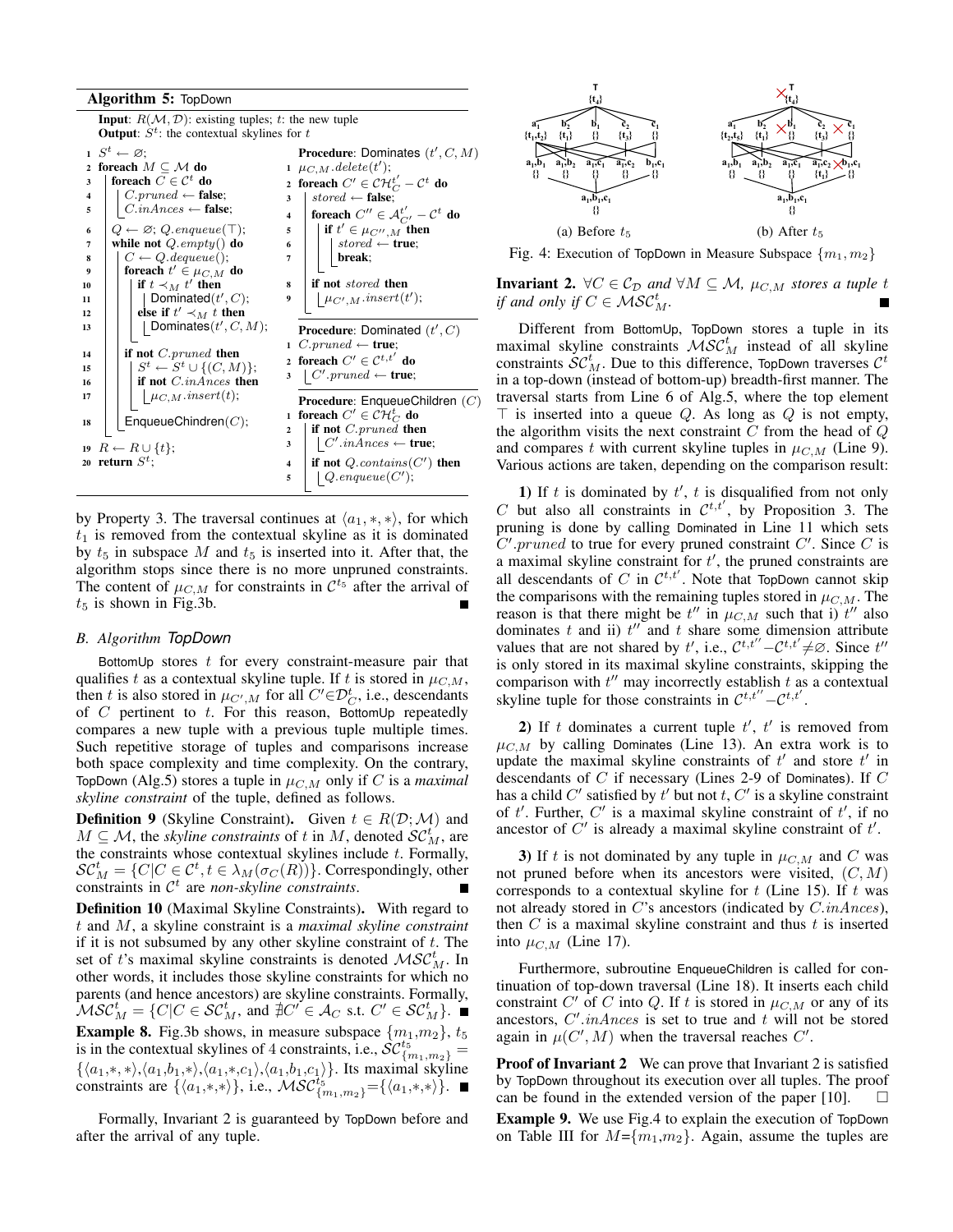| <b>Input:</b> $R(\mathcal{M}, \mathcal{D})$ : existing tuples; t: the new tuple <b>s</b> while not $Q$ . <i>empty</i> () do |                                                            | Procedure: STopDownNode (M)                               |
|-----------------------------------------------------------------------------------------------------------------------------|------------------------------------------------------------|-----------------------------------------------------------|
| <b>Output:</b> $S^t$ : the contextual skylines for t                                                                        | $C \leftarrow Q$ . dequeue();<br>9                         | $1 S^t \leftarrow \varnothing$ :                          |
|                                                                                                                             | foreach $t' \in \mu_{C,\mathcal{M}}$ do<br>10              | 2 foreach $C \in \mathcal{C}^t$ do                        |
| $1 S^t \leftarrow$ STopDownRoot();                                                                                          | if $t \prec_M t'$ then Dominated( $t', C$ )<br>11          | $C.\text{pruned} \leftarrow \text{pruned}[C][M];$         |
| 2 foreach $M \subset \mathcal{M}$ do                                                                                        | else if $t' \prec_M t$ then Dominates( $t', C, M$ )<br>12  | $C.inAnces \leftarrow false;$                             |
| $3 \mid S^t \leftarrow S^t \cup$ STopDownNode(M);                                                                           | foreach $M \subset \mathcal{M}$ do<br>13                   |                                                           |
|                                                                                                                             | <b>if</b> $t \prec_M t'$ (Proposition 4) <b>then</b><br>14 | $\sigma \colon Q \leftarrow \varnothing$ ; Q.enqueue(T);  |
| 4 $R \leftarrow R \cup \{t\};$                                                                                              | foreach $C' \in \mathcal{C}^{t,t'}$ do<br>15               | 6 while not $Q. \epsilon m p t y()$ do                    |
| 5 return $S^t$ :                                                                                                            | $pruned[C'][M] \leftarrow true;$<br>16                     | $C \leftarrow Q$ . dequeue();                             |
| Procedure: STopDownRoot ()                                                                                                  |                                                            | if not $C.\text{pruned}$ then                             |
|                                                                                                                             |                                                            | $S^t \leftarrow S^t \cup \{(C, M)\};$<br>$\boldsymbol{9}$ |
| $1 S^t \leftarrow \varnothing$ :                                                                                            | if not $C.\text{pruned}$ then<br>17                        | foreach $t' \in \mu_{C,M}$ do<br>10                       |
| 2 foreach $C \in \mathcal{C}^t$ do                                                                                          | $S^t \leftarrow S^t \cup \{(C, \mathcal{M})\};$<br>18      | if $t' \prec_M t$ then Dominates $(t', C, M)$<br>11       |
| $C.\text{pruned} \leftarrow \text{false};$                                                                                  | if not $C.inAnces$ then<br>19                              | if not $C.inAnces$ then                                   |
| $C.inAnces \leftarrow false$                                                                                                | $\mu_{C,\mathcal{M}}$ .insert $(t)$ ;<br>20                | 12                                                        |
| foreach $M \subset \mathcal{M}$ do                                                                                          |                                                            | $\mu_{C,M}.insert(t);$<br>13                              |
| $pruned[C][M] \leftarrow false;$<br>6                                                                                       | EnqueueChildren $(C)$ ;<br>21                              | EnqueueChildren $(C)$ ;<br>14                             |
| 7 $Q \leftarrow \varnothing$ ; Q.enqueue(T);                                                                                | 22 return $S^t$ ;                                          | 15 return $S^t$ ;                                         |

inserted into the table in the order of  $t_1$ ,  $t_2$ ,  $t_3$ ,  $t_4$  and  $t_5$ . Fig.4a shows  $\mu_{C,M}$  beside each constraint C in  $\mathcal{C}^{t_5}$  before the arrival of  $t_5$ . A tuple is only stored in its maximal skyline constraints. The figure also shows constraints outside of  $\mathcal{C}^{t_5}$  where various tuples are also stored. The maximal skyline constraints for  $t_2$ and  $t_4$  are  $\langle a_1, *, * \rangle$  and ⊤, respectively. The maximal skyline constraints for  $t_1$  include  $\langle a_1, *, * \rangle$  and  $\langle *, b_2, * \rangle$ . For  $t_3$ , the only maximal skyline constraint is  $\langle *, *, c_2 \rangle$ .

Upon the arrival of  $t_5$ , TopDown starts to traverse  $\mathcal{C}^{t_5}$  from ⊤. Only  $t_4$  is stored in  $\mu_{\top,M}$ . In M,  $t_5$  is dominated by  $t_4$ , thus  $\mu_{\top,M}$  does not change and  $t_5$  does not belong to the contextual skylines of the constraints in  $\mathcal{C}^{t_4,t_5}$ — $\langle *, b_1, c_1 \rangle$ ,  $\langle *, *, c_1 \rangle$ ,  $\langle *, b_1, * \rangle$  and ⊤. The traversal continues with the children of ⊤. Among its three children,  $\langle *, b_1, * \rangle$  and  $\langle *, *, c_1 \rangle$ do not store any tuple, and  $t_1$  and  $t_2$  are stored at  $\langle a_1, *, * \rangle$ . They do not dominate  $t_5$  in M. Since  $t_5$  was not stored in any of its ancestors,  $\langle a_1, *, * \rangle$  is a maximal skyline constraint of  $t_5$ . Hence,  $t_5$  is inserted into it and will not be stored at its descendants  $\langle a_1, b_1, * \rangle$ ,  $\langle a_1, *, c_1 \rangle$  and  $\langle a_1, b_1, c_1 \rangle$ . Since  $t_5$  dominates  $t_1$ ,  $t_1$  is deleted from  $\langle a_1, *, * \rangle$ . To update the maximal skyline constraints of  $t_1$ , TopDown considers the two children of  $\langle a_1, *, * \rangle \equiv \langle a_1, b_2, * \rangle$  and  $\langle a_1, *, c_2 \rangle$ .  $\langle a_1, b_2, * \rangle$  is not a new maximal skyline constraint, since  $t_1$  is already stored at its ancestor  $\langle *, b_2, * \rangle$ .  $\langle a_1, *, c_2 \rangle$  becomes a new maximal skyline constraint since it is not subsumed by any existing maximal skyline constraint of  $t_1$ . Thus  $t_1$  is stored at  $\langle a_1, *, c_2 \rangle$ . TopDown continues to the end and finds no tuple at any remaining constraint in  $\mathcal{C}^{t_5}$ . Fig.4b depicts the content of  $\mu_{C,M}$  for relevant constraints after  $t_5$ 's arrival.

# *C. Sharing across Measure Subspaces*

Given a new tuple, both TopDown and BottomUp compute its contextual skylines in each measure subspace separately, without sharing computation across different subspaces. As mentioned in Sec. IV, the challenge in such sharing lies in the anti-monotonicity of dominance relation—with regard to the same context of tuples, a skyline tuple in space M may or may not be a skyline tuple in another space  $\overline{M}'$ , regardless of whether  $M'$  is a superspace or subspace of  $M$  [9]. To share computation across different subspaces, we devise algorithms STopDown and SBottomUp. They discover the contextual skylines in all subspaces by leveraging initial comparisons in the full

measure space  $M$ . In this section, we first introduce STopDown and then briefly explain SBottomUp, which is based on similar principles.

With regard to two tuples  $t$  and  $t'$ , the measure space  $\mathcal M$ can be partitioned into three disjoint sets  $\mathcal{M}^>$ ,  $\mathcal{M}^<$  and  $\mathcal{M}^=$ such that 1)  $\forall m \in \mathcal{M}^>$ ,  $t.m> t^m$ ; 2)  $\forall m \in \mathcal{M}^<$ ,  $t.m< t^m$ ; and 3)  $\forall m \in \mathcal{M}^=$ ,  $t.m=t'.m$ . Then, t is dominated by  $t'$  in a subspace  $M$  if and only if  $M$  contains at least one attribute in  $M^<$  and no attribute in  $M^>$ , as stated by Proposition 4.

**Proposition 4.** *In a measure subspace*  $M \subseteq M$ ,  $t \prec_M t'$  *if and only if*  $M \cap M^{\lt} \neq \emptyset$  *and*  $M \cap M^{\gt} = \emptyset$ *.* 

The gist of STopDown (Alg.6) is to compare a new tuple  $t$ with current tuples  $t'$  in full space  $\mathcal M$  and, using Proposition 4, identify all subspaces M in which  $t'$  dominates  $\overline{t}$ . It starts by finding the skyline constraints in  $M$  using STopDownRoot, which is similar to TopDown except Lines 13-16. While traversing a constraint C, t is compared with the tuples in  $\mu_{C,M}$ (Line 10 of STopDownRoot). By Proposition 4, all subspaces M where  $t'$  dominates  $t$  are identified. In each such  $M$ , constraints in  $\mathcal{C}^{t,t'}$  are pruned (Lines 13-16)—indicated by setting values in a two-dimensional matrix *pruned*. After finishing STopDownRoot, for each  $M$ , the constraints  $C$  satisfying  $pruned[C][M] =$  **false** are the skyline constraints of t in M. STopDown then continues to traverse these skyline constraints in M by calling STopDownNode(M), for two purposes—one is to store  $t$  at its maximal skyline constraints (Line 13 of STopDownNode), the other is to remove tuples dominated by  $t$ and update their maximal skyline constraints (Line 11).

**Example 10.** We explain STopDown's execution on Table III. In full space  $\mathcal{M} = \{m_1, m_2\}$ , STopDown and TopDown work the same. Hence, Fig.4 shows  $\mu_{C,\mathcal{M}}$  beside each C in  $\mathcal{C}^{t_5}$  before and after  $t_5$  arrives. Comparisons with tuples in  $\mathcal M$  also help to prune constraints in subspaces. Consider  $⊤$  in Fig.4a, where  $t_4$ is stored. The new tuple  $t_5$  is compared with  $t_4$ . The outcome is  $\mathcal{M}^{\geq}=\emptyset$ ,  $\mathcal{M}^{\leq}=\{m_1, m_2\}$  and  $\mathcal{M}^{\equiv}=\emptyset$ , since  $t_5$  is smaller than  $t_4$  on both  $m_1$  and  $m_2$ . By Proposition 4,  $t_5$  is dominated by  $t_4$  in subspaces  $\{m_1\}$  and  $\{m_2\}$ . Hence, all constraints in  $\mathcal{C}^{t_4,t_5}$  (including  $\langle *, b_1, c_1 \rangle$ ,  $\langle *, b_1, * \rangle$ ,  $\langle *, *, c_1 \rangle$  and ⊤) are pruned in  $\{m_1\}$  and  $\{m_2\}$  simultaneously, by Lines 13-16 of STopDownRoot. As STopDownRoot proceeds,  $t<sub>5</sub>$  is also compared with  $t_1$  and  $t_2$ . With regard to the comparison with  $t_1$ , since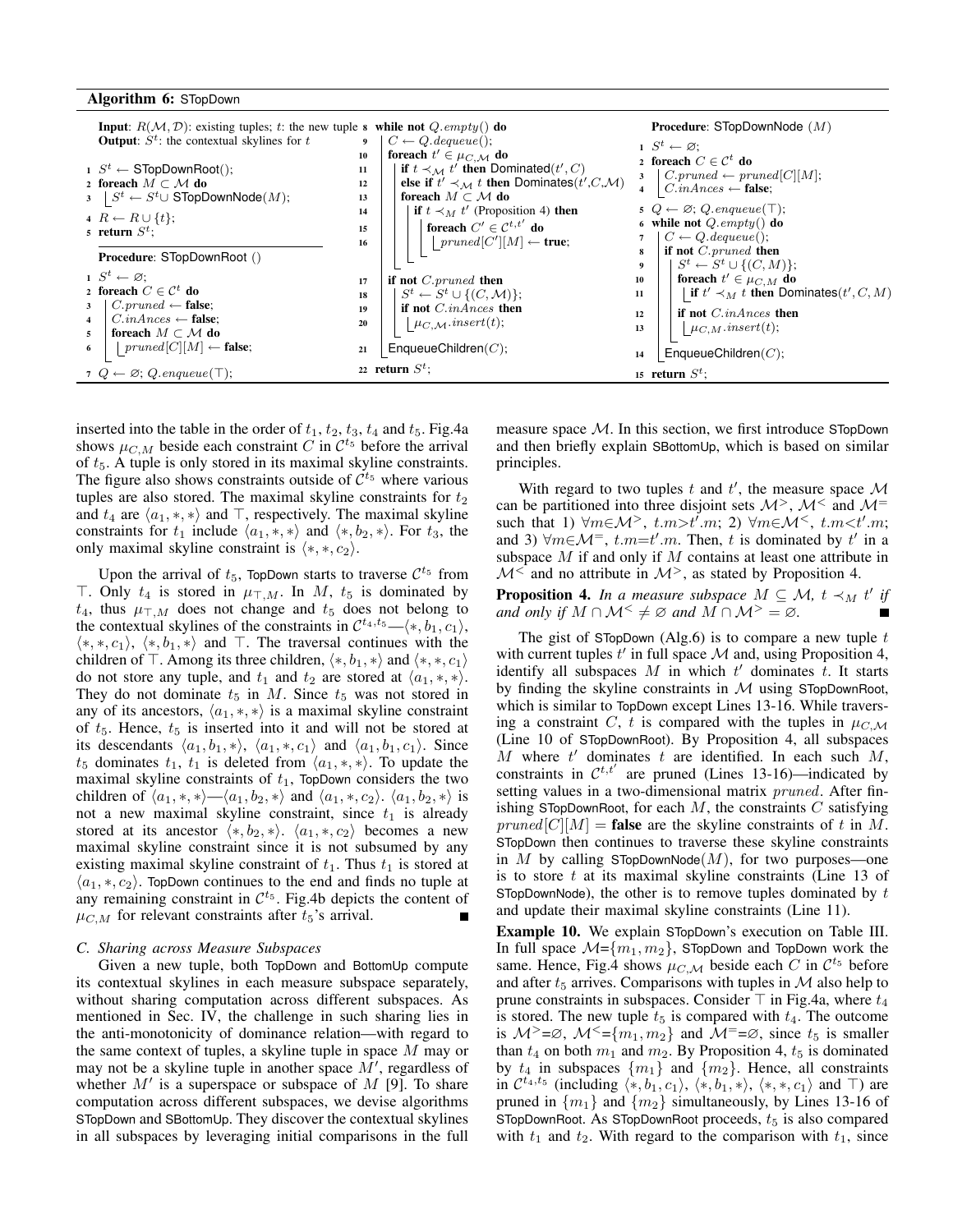

(a) Before Visiting  $C^{t_5}$  in  $\{m_1\}$  (b) After Visiting  $C^{t_5}$  in  $\{m_1\}$ Fig. 5: Execution of STopDown in Measure Subspace  $\{m_1\}$  (No Comparison Required and No Change Made)



(a) Before Visiting  $C^{t_5}$  in  $\{m_2\}$  (b) After Visiting  $C^{t_5}$  in  $\{m_2\}$ 

Fig. 6: Execution of STopDown in Measure Subspace  $\{m_2\}$ 

 $\mathcal{M}^{\leq} = \emptyset$ ,  $t_5$  is not dominated by  $t_1$  in any space. With regard to  $t_2, \mathcal{M}^>=\{m_2\}, \mathcal{M}^<=\{m_1\}$  and  $\mathcal{M}^==\emptyset$ . Thus  $t_5$  is dominated by  $t_2$  in  $\{m_1\}$ . Hence, all the constraints in  $\mathcal{C}^{t_2,t_5}$ , which is identical to  $\mathcal{C}^{t_5}$ , are pruned in  $\{m_1\}$ .

After the traversal in  $M$ , STopDown continues with each measure subspace. In  $\{m_1\}$ , all constraints of  $\mathcal{C}^{t_5}$  are pruned. Hence,  $t<sub>5</sub>$  has no skyline constraint and nothing further needs to be done. Fig.5 depicts  $\mu_{C, \{m_1\}}$  for all C in  $\mathcal{C}^{t_5}$  before and after the arrival of  $t_5$ . For  $\{m_2\}$ , Fig.6a depicts  $\mu_{C,\{m_2\}}$ for all C in  $\mathcal{C}^{t_5}$  before the arrival of  $t_5$ . Based on the analysis above, the skyline constraints of  $t_5$  in  $\{m_2\}$  include  $\langle a_1, *, *, \rangle$ ,  $\langle a_1, b_1, *, \rangle$ ,  $\langle a_1, *, c_1 \rangle$  and  $\langle a_1, b_1, c_1 \rangle$ . Since nonskyline constraints are pruned,  $t<sub>5</sub>$  is not compared with the tuples stored at those constraints. Instead,  $t<sub>5</sub>$  is compared with  $t_1$  stored at  $\langle a_1, *, * \rangle$ . Since they do not dominate each other in  $\{m_2\}$ ,  $\langle a_1, *, * \rangle$  is a maximal skyline constraint of  $t_5$  and  $t_5$ is stored at it together with  $t_1$ . The content of  $\mu_{C, \{m_2\}}$  in  $\mathcal{C}^{t_5}$ after encountering  $t_5$  is in Fig.6b. Note that TopDown would have compared  $t<sub>5</sub>$  with other tuples seven times, including comparisons with  $t_1$ ,  $t_2$  and  $t_5$  in  $\{m_1, m_2\}$ , with  $t_2$  and  $t_4$ in  $\{m_1\}$ , and with  $t_1$  and  $t_4$  in  $\{m_2\}$ . In contrast, STopDown needs four comparisons, including the same three comparisons in  $\{m_1, m_2\}$  and another comparison with  $t_1$  in  $\{m_2\}$ .

Invariant 2 is also guaranteed by STopDown all the time. We omit the proof which is largely the same as the proof for TopDown. We note the essential difference between STopDown and TopDown is the skipping of non-skyline constraints in measure subspaces. Since the new tuple is dominated under these constraints, it does not and should not make any change to  $\mu_{C,M}$  for any such constraint-measure pair.

BottomUp is extended to SBottomUp, similar to how STop-Down extends TopDown. While in STopDown lattice traversal in a measure subspace commences from the topmost skyline constraints instead of the root of a lattice, lattice traversal in SBottomUp stops at them. Invariant 1 is also warranted by SBottomUp. Its proof is similar to that for BottomUp. Due to space limitations, we do not further discuss SBottomUp.

## VI. EXPERIMENTS

The algorithms were implemented in Java. The experiments were conducted on a computer with 2.0 GHz Quad Core 2 Duo Xeon CPU running Ubontu 8.10. The limit on the heap size of Java Virtual Machine (JVM) was set to 16 GB.

## *A. Experiment Setup*

**Datasets** We used two real datasets, which exhibit similar trends. We mainly discuss the results on the NBA dataset.

*NBA Dataset* We collected 317,371 tuples of NBA box scores from 1991-2004 regular seasons. We considered 8 dimension attributes: player, position, college, state, season, month, team and opp\_team. College denotes from where a player graduated, if applicable. State records the player's state of birth. For measure attributes, 7 performance statistics were considered: points, rebounds, assists, blocks, steals, fouls and turnovers. Smaller values are preferred on turnovers and fouls, while larger values are preferred on all other attributes.

*Weather Dataset* (http://data.gov.uk/metoffice-data-archive) It has more than 7.8 million daily weather forecast records collected from 5,365 locations in six countries and regions of UK from Dec. 2011 to Nov. 2012. Each record has 7 dimension attributes: location, country, month, time step, wind direction [day], wind direction [night] and visibility range and 7 measure attributes: wind speed [day], wind speed [night], temperature [day], temperature [night], humidity [day], humidity [night] and wind gust. We assumed larger values dominate smaller values on all attributes.

**Methods Compared** We investigated the performance of 7 algorithms—the baseline algorithms BaselineSeq and Baselineldx from Sec. IV, C-CSC which is the CSC adaptation described in Sec. II, and the algorithms BottomUp, TopDown, SBottomUp and STopDown from Sec. V. We compared these algorithms on both execution time and memory consumption.

**Parameters** We ran our experiments under combinations of five parameters, which are number of dimension attributes (d), number of measure attributes  $(m)$ , number of tuples  $(n)$ , maximum number of bound dimension attributes  $(d)$  and maximum number of measure attributes allowed in measure subspaces  $(\hat{m})$ . In the extended version of the paper [10], we list the dimension (measure) spaces considered for different values of  $d(m)$ , which are subsets of the aforementioned dimension (measure) attributes in the datasets.

In particular dimension/measure spaces (corresponding to  $d/m$  values), experiments were done for varying  $\tilde{d}$  and  $\hat{m}$ values. A constraint with more bound dimension attributes represents a more specific context. Similarly, a measure subspace with more measure attributes is more specific. Considering all possible constraint-measure pairs may thus produce many over-specific and uninteresting facts. The parameters  $\tilde{d}$  and  $\hat{m}$ are for avoiding trivial facts. For instance, if  $d=5$ ,  $m=4$ ,  $\hat{d}=2$ and  $\hat{m}=3$ , we consider all constraints with at most 2 (out of 5) bound dimension attributes and all measure subspaces with at most 3 (out of 4) measure attributes. In all experiments in this section, we set  $\hat{d} = 4$  and  $\hat{m} = m$ . That means a constraint is allowed to have up to 4 bound attributes and a measure subspace can be any subspace of the whole space  $M$  including M itself. In Sec. VII, we further study how prominence of facts varies by  $d$  and  $\hat{m}$  values.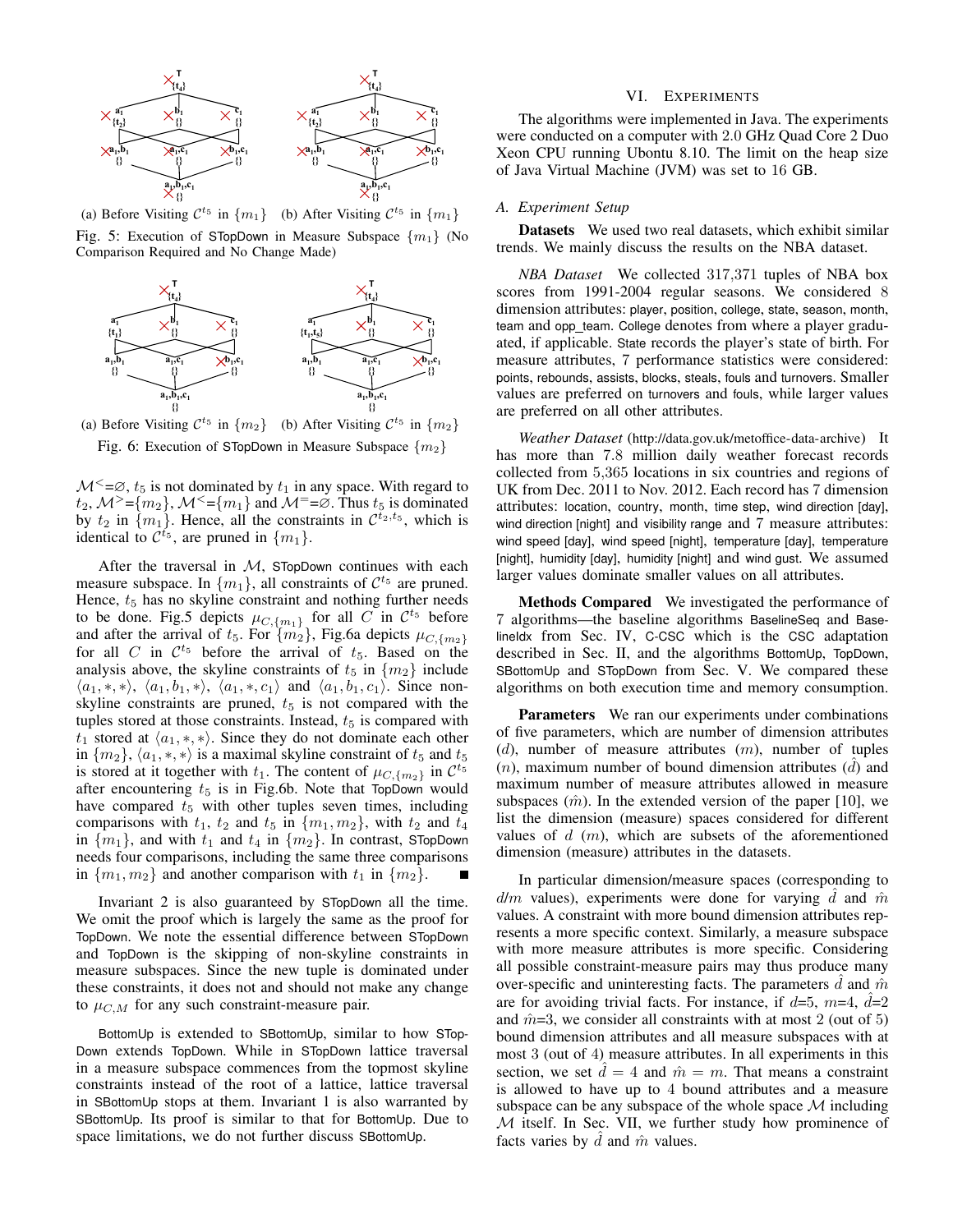

(a) Varying  $n, d=5, m=7$ (b) Varying  $d, n=50,000, m=7$ (c) Varying  $m$ ,  $n=50,000$ ,  $d=5$ Fig. 8: Execution Time of C-CSC, BottomUp, TopDown, SBottomUp, STopDown on NBA dataset



 0 5e+09





Fig. 9: Execution Time on the Weather Dataset, Varying  $n, d=5, m=7$ 



(a) Number of Comparisons

(b) Num of Traversed Constraints

0 100000 200000 300000

Tuple ID

Fig. 10: Memory Consumption by C-CSC, BottomUp, TopDown, SBottomUp, STopDown on the NBA Dataset, Varying  $n, d=5, m=7$ 

(a) Size of Consumed Memory (b) Num of Skyline Tuples Stored

Fig. 11: Work Done by BottomUp, TopDown, SBottomUp and STop-Down on the NBA Dataset, Varying  $n, d=5, m=7$ 



Fig. 12: Execution Time of FSBottomUp and FSTopDown on the NBA Dataset

## *B. Results of Memory-Based Implementation*

Fig.7 compares the per-tuple execution times (by milliseconds, in logarithmic scale) of BaselineSeq, BaselineIdx, C-CSC, BottomUp and TopDown on the NBA dataset. Fig.7a shows how the per-tuple execution times increase as the algorithms process tuples sequentially by their timestamps. The values of  $d$  and m are  $d=5$  and  $m=7$ . Fig.7b shows the times under varying d, given  $n=50,000$  and  $m=7$ . Fig.7c is for varying m,  $n=50,000$ and  $d=5$ . The figures demonstrate that BottomUp and TopDown outperformed the baselines by orders of magnitude and C-CSC by one order of magnitude. Furthermore, Fig.7b and Fig.7c show that the execution time of all these algorithms increased exponentially by both  $d$  and  $m$ , which is not surprising since the space of possible constraint-measure pairs grows exponentially by dimensionality.

Fig.8 uses the same configurations in Fig.7 to compare C-CSC, BottomUp, TopDown, SBottomUp and STopDown. We make the following observations on the results. First, C-CSC was outperformed by one order of magnitude. The per-tuple execution times of all algorithms exhibited moderate growth with respect to  $n$  and superlinear growth with respect to  $d$  and  $m$ , matching the observations from Fig.7.

Second, in Fig.8a, the bottom-up algorithms exhausted available JVM heap and were terminated due to memory overflow before all tuples were consumed. On the contrary, the top-down algorithms finished all tuples. This difference was more clear on the larger weather dataset (Fig.9), on which the bottom-up algorithms caused memory overflow shortly after 0.2 million tuples were encountered, while the top-down algorithms were still running normally after 0.9 million tuples. As the difference was already clear after 0.9 million tuples, we terminated the executions of top-down algorithms at that point. The difference in the sizes of consumed memory by these two categories of algorithms is shown in Fig.10a. The difference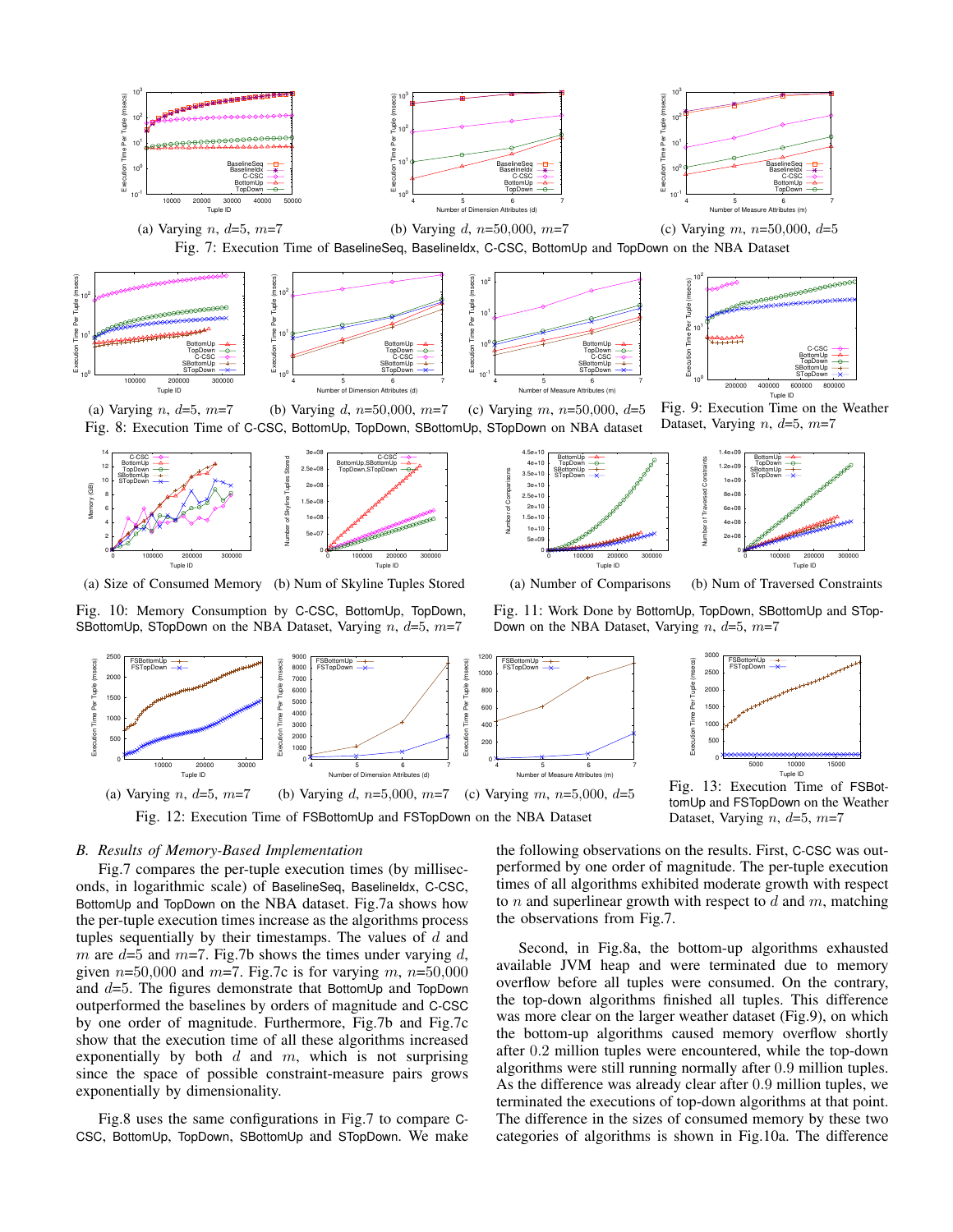in memory consumption is due to that TopDown/STopDown only store a skyline tuple at its maximal skyline constraints, while BottomUp/SBottomUp store it at all skyline constraints. This observation is verified by Fig.10b, which shows how the number of stored skyline tuples increases by  $n$ . We see that BottomUp/SBottomUp stored several times more tuples than TopDown/STopDown. Note that TopDown and STopDown use the same skyline tuple materialization scheme. Correspondingly BottomUp and SBottomUp store tuples in the same way.

Fig.9 also shows that, for the weather dataset, C-CSC could not proceed shorty after 0.2 million tuples were processed. This was also due to memory overflow caused by C-CSC, since it needs to store skyline tuples in their "minimum subspaces". C-CSC did not exhaust memory when it processed the NBA dataset (Fig.8a), since there were less skyline tuples in the smaller dataset.

Third, in terms of execution time, TopDown/STopDown were outperformed by BottomUp/SBottomUp. The reason is, if a new tuple t dominates a previous tuple t' in constraint C and measure subspace  $M$ , TopDown/STopDown must update  $\mathcal{MSC}_{M}^{t'}$ . On the contrary, BottomUp/SBottomUp do not carry this overhead; they only need to delete  $t'$  from  $\mu_{C,M}$ . Thus, there is a spacetime tradeoff between the top-down and bottom-up strategies.

Finally, SBottomUp/STopDown are faster than BottomUp / TopDown, which is the benefit of sharing computation across measure subspaces. Figs.8b and 8c show that this benefit became more prominent with the increase of both  $d$  and  $m$ . Fig.11 further presents the amount of work done by these algorithms, in terms of compared tuples (Fig.11a) and traversed constraints (Fig.11b). There are substantial differences between TopDown and STopDown, but the differences between BottomUp and SBottomUp are insignificant. The reason is as follows. STop-Down avoids visiting pruned non-skyline constraints, which TopDown cannot avoid. Although SBottomUp avoids such nonskyline constraints too, BottomUp also avoids most of them. The difference between BottomUp and SBottomUp is that BottomUp still visits the boundary non-skyline constraints that are parents of skyline constraints and then skips their ancestors, while SBottomUp skips all non-skyline constraints. Such a difference on boundary non-skyline constraints is not significant.

## *C. Results of File-Based Implementation*

The memory-based implementations of all algorithms store skyline tuples for all combinations of constraints and measure subspaces. As a dataset grows, sooner or later, all algorithms will lead to memory overflow. To address this, we investigated file-based implementations of STopDown and SBottomUp, denoted FSTopDown and FSBottomUp, respectively. We did not include C-CSC in this experiment since Figs.7-10 clearly show TopDown/STopDown is one order of magnitude faster than C-CSC and consumes about the same amount of memory.

In the file-based implementations, each non-empty  $\mu_{C,M}$ is stored as a binary file. Since the size of  $\mu_{C,M}$  for any particular constraint-measure pair  $(C, M)$  is small, all tuples in the corresponding file are read into a memory buffer when the pair is visited. Insertion and deletion on  $\mu_{C,M}$  are then performed on the buffer. When an algorithm finishes process the pair, the file is overwritten by the buffer's content.

Fig.12 uses the same configurations in Figs.7 and 8 to compare the per-tuple execution times of FSBottomUp and FSTopDown on the NBA dataset. Fig.13 further compares them on the weather dataset. The figures show that FSTopDown outperformed FSBottomUp by multiple times. Even for only  $n=5,000$ , their performance gap was already clear in Figs.12b and 12c. The reason is as follows. In file-based implementation, while traversing a pair  $(C, M)$ , a file-read operation occurs if  $\mu_{C,M}$  is non-empty. Since FSTopDown stores significantly fewer tuples than FSBottomUp (cf. Fig.10), FSTopDown is more likely to encounter empty  $\mu_{CM}$  and thus triggers fewer file-read operations. Further, a file-write operation occurs if the algorithms must update  $\mu_{C,M}$ . Again, since FSTopDown stores fewer tuples, it requires fewer file-write operations. Hence, although SBottomUp outperformed STopDown on in-memory execution time, FSTopDown triumphed FSBottomUp because I/Ocost dominates in-memory computation.

## VII. CASE STUDY

A tuple may be in the contextual skylines of many constraint-measure pairs. For instance,  $t_7$  in Example 1 belongs to 196 contextual skylines (of course partly because the table is tiny and most contexts contain only  $t_7$ ). Reporting all such facts overwhelms users and makes important facts harder to spot. It is crucial to report truly *prominent* facts, which should be rare. We measure the *prominence* of a fact (i.e., a constraintmeasure pair  $(C, M)$  by  $\frac{|\sigma_C(R)|}{|\lambda_M(\sigma_C(R))|}$ , the cardinality ratio of all tuples to skyline tuples in the context. Consider two pairs in Example  $1:(C_1:\text{month}=\text{Feb},M_1:\{\text{points},\text{assists},\text{rebounds}\})$ and  $(C_2:$ team=Celtics∧opp\_team=Nets, $M_2:$ {assists,rebounds}). The context of  $C_1$  contains 5 tuples, among which  $t_2$  and  $t_7$  are in the skyline in  $M_1$ . Hence, the prominence of  $(C_1, M_1)$  is  $5/2$ . Similarly the prominence of  $(C_2, M_2)$  is 3/2. Hence  $(C_1, M_1)$ is more prominent, because larger ratios indicate rarer events.

For a newly arrived tuple t, we rank all situational facts  $S<sup>t</sup>$ pertinent to  $t$  in descending order of their prominence. A fact is *prominent* if its prominence value is the highest among  $S<sup>t</sup>$ and is not below a given threshold  $\tau$ . (There can be multiple prominent facts pertinent to the arrival of  $t$ , due to ties in their prominence values.) Consider  $t_7$  in Example 1. From the 196 facts in  $S^{t_7}$ , the highest prominence value is 3. If  $\tau \leq 3$ , those facts in  $S^{t_7}$  attaining value 3 are the prominent facts pertinent to  $t_7$ . Among many such facts, examples are (player=Wesley,  $\{$ rebounds $\})$  and  $($ month=Feb. $\wedge$ team=Celtics, $\{$ points $\})$ . Note that, based on the definition of the prominence measure and the threshold  $\tau$ , a context must have at least  $\tau$  tuples in order to contribute a prominent fact.

We studied the prominence of situational facts from the NBA dataset, under the parameter setting  $d=5$ ,  $m=7$ ,  $\hat{d}=3$ ,  $\hat{m}=3$ and  $\tau$ =500. In other words, each prominent fact on a new tuple  $t$  is about a contextual skyline that contains  $t$  and at most 0.2% of the tuples in the context. Below we show some of the discovered prominent facts. They do not necessarily stand in the real world, since our dataset does not include the complete NBA records from all seasons.

- Lamar Odom had 30 points, 19 rebounds and 11 assists on March 6, 2004. No one before had a better or equal performance in NBA history.
- Allen Iverson had 38 points and 16 assists on April 14, 2004 to become the first player with a 38/16 (points/assists) game in the 2004-2005 season.
- Damon Stoudamire scored 54 points on January 14, 2005. It is the highest score in history made by any Trail Blazers.